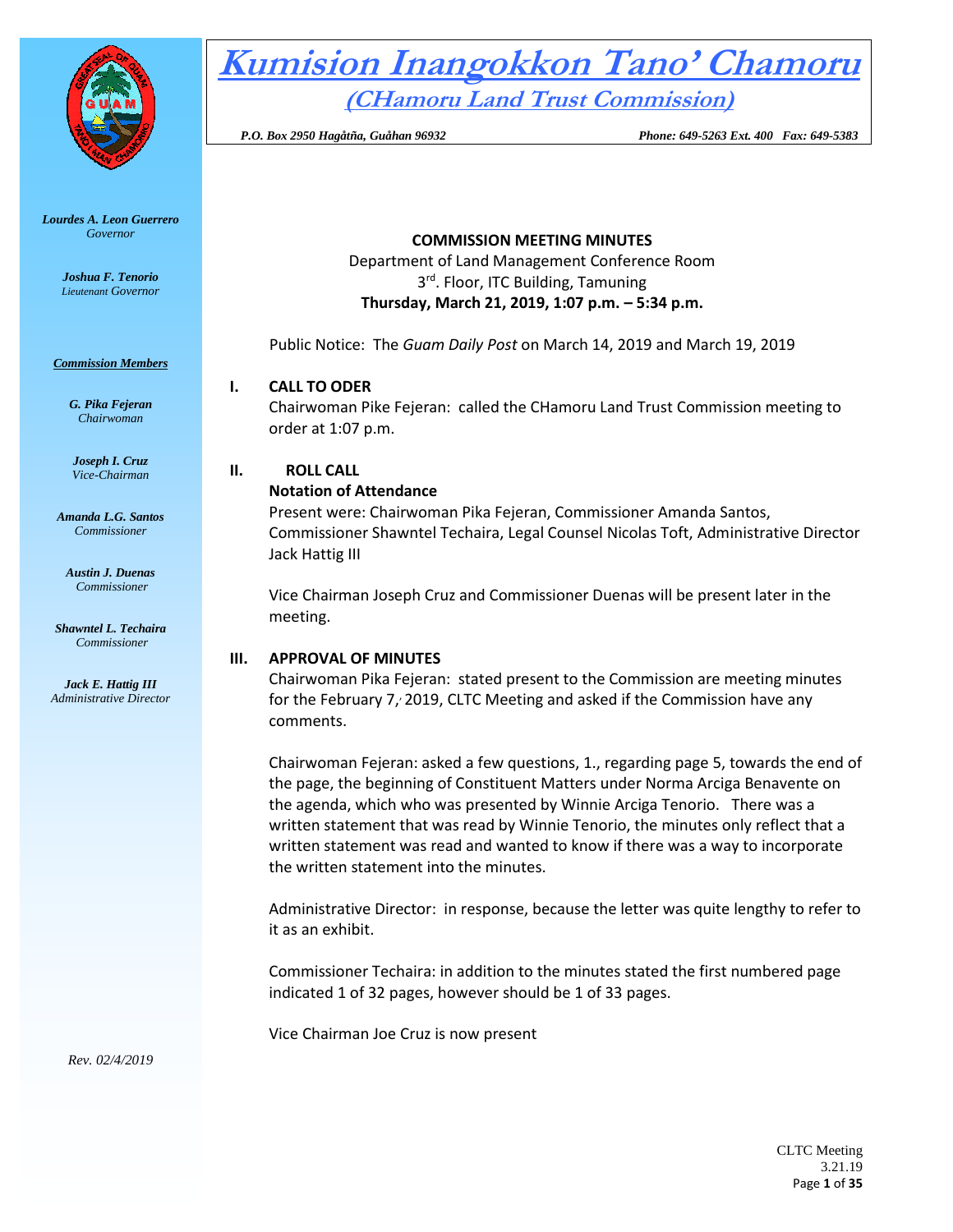Chairwoman Pika Fejeran: stated in the future if someone has a written testimony and is read at the CLTC meeting to attach it the minutes as an exhibit.

Also noted a typo on page 7 to be corrected to ONE instead of ONCE and on page 28, towards the bottom of the page, third to the last paragraph should be WOULDN'T instead of WOULD. Asked if the Commission had any other comments.

No other comments from the Commission.

Chairwoman Pike Fejeran: asked if the Commission would like to approve the minutes subject to the revisions that were discussed.

Vice Chairman Joe Cruz: made a motion to approve February  $7<sup>th</sup>$  meeting minutes subject to the corrections made as stated earlier. Second by Commissioner Techaira – PASSED Unanimously

Chairwoman Pika Fejeran: moved onto the next item on the agenda

Summary & Action Items

Chairwoman Pika Fejeran: stated the Summary and Action items are designed to communicate the CLTC meetings, decisions and action items in a quicker fashion, more easy to read and understand than the minutes. The minutes take about a full month to get transcribed and to the Commission where as the Summary and Action items is a way for the Commission to allow others who were not present in the meeting to have an understanding of what was discussed.

Per Legal Counsel it was recommended the Summary and Action items are not open to the public until the Commission approves. What she would like to is as the meeting is occurring, the Director and his staff will be taking notes and forming the Summary and Action items; at the end of the meeting the Commission can review and give the approval then.

Commissioner Techaira: asked if the Summary and Action Items will be released after approval.

Chairwoman Pika Fejeran: in response, yes, it can be for the public to view after the Commission gives the approval.

Vice Chairman Joe Cruz: asked what happens in the event there is a conflict with the minutes and the summary.

Chairwoman Pika Fejeran: in response, stated it will be reviewed thoroughly.

Administrative Director Hattig: also responded, the summary will be at the end of the meeting which will be reviewed by the Commission and approved then.

Vice Chairman Joe Cruz: in response, asked who will be responsible for putting the Summary and Action Items together?

Administrative Director Hattig: in response, stated under his supervision, the staff and he will be taking notes throughout the meeting.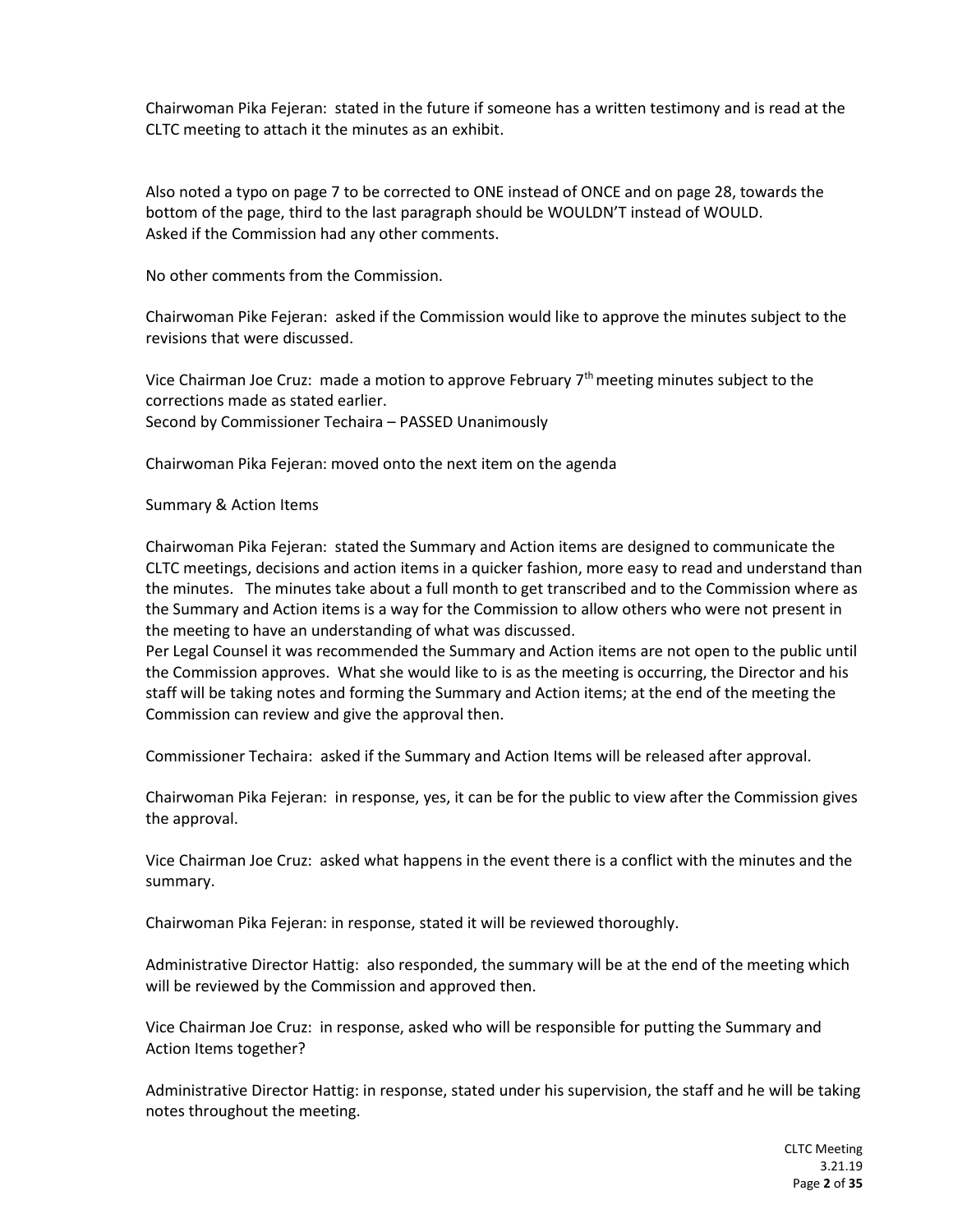Vice Chairman Joe Cruz: stated his main concern is who will be doing the summary and action items during the meeting and when the commission approves the summary and action items prior to the minutes and there is a conflict, what happens then?

Chairwoman Pika Fejeran: stated, the purpose to prepare as the meeting is occurring, is the Commission and everybody will be in the same understanding.

Administrative Director Hattig: in response, suggested after the Summary and Action Items are approved by the Commission to attach it to the minutes

Vice Chairman Joe Cruz: in response, it should be a part of the minutes and should be an abstract from the minutes to discover discrepancies, if any.

Chairwoman Pika Fejeran: in response for better understanding, referenced to ongoing meeting, As of present meeting happening, notes will be taken, abstract action items, end of the meeting the Commission will review make any corrections if needed, Commission will approve after corrections are made, then when the minutes are being transcribed; the audio, the approved action items and when the minutes are submitted to the Commission, it will be the full package.

Vice Chairman Joe Cruz: stated, he just wanted to be sure because the Commission is approving a document that is secondary to the minutes prior to the minutes getting approved.

Chairwoman Pika Fejeran: referred to Assistant Attorney General Nicolas Toft for any insight on the Summary & Action Item process.

Assistant Attorney General Nicolas Toft: in response, it is really up to the Commission, there is no legal statute on what the Commission wants to safe guard.

Chairwoman Pika Fejeran: stated, the Commission wants to be sure that what they are doing is safe guarded and wants to do a good job also in the interest of being transparent. It is convenient and easy for people to read through two pages of action and summary items in terms of what was discussed and the actions the Commission took a day after the meeting as opposed to waiting thirty days to read lengthy minutes for the same information.

#### **IV. SUMMARY & ACTION ITEMS**

1. January 29, 2019, Special Meeting

Moved on to the revised Summary and Action Items for the CLTC Special Meeting held on January 29. Items revised pertained to the list of priorities given to Administrative Director Jack Hattig III. Asked if there were any comments to be made.

No comments made asked for a motion to get approved

Motion to approve January 29, 2019, Special Meeting Summary and Action Items by Commissioner Techaira.

Second by Commissioner Santos – Passed Unanimously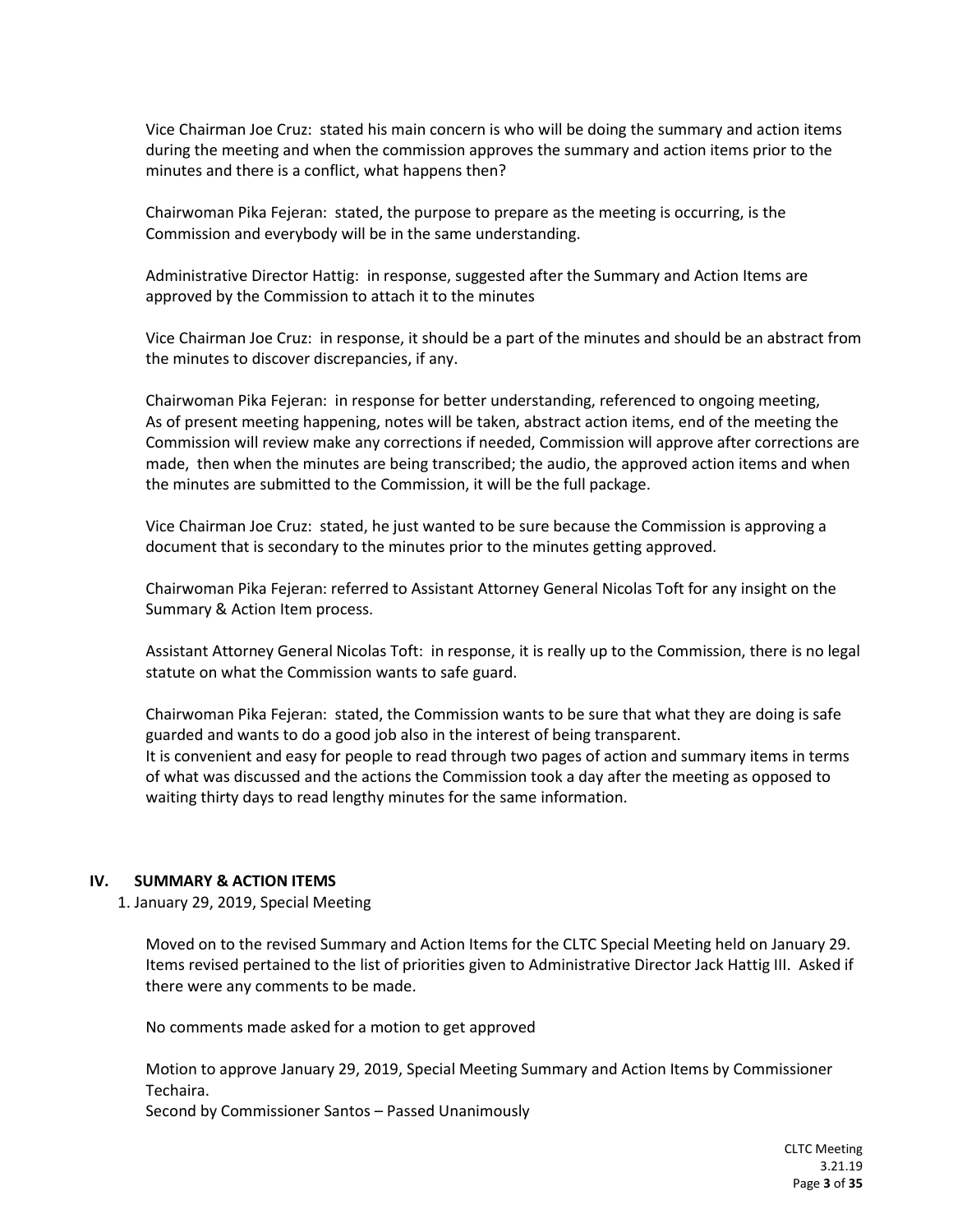In addition to the Summary and Action Items being drafted as the meeting is happening to include Public Comments such as names of the commenter

Moved onto Public Comments and stated if the name listed for public comments is also a part of the agenda to please wait until the Commission reaches their name to be discussed.

#### **V. PUBLIC COMMENTS**

- 1. Emilia I. Gogue no comment
- 2. Teresita M. McDaniel on the agenda
- 3. David B. Herrera on the agenda
- 4. Joseph San Nicolas no comment
- 5. Annie Siguenza on the agenda
- 6. Cynthia Borja Fejeran stated her name for the record and is inquiring about the property in Barrigada that she was issued. She was off island on Military training and was not able to sign the documents, according to the paperwork she saw, CLTC tried to reach out to her a couple of times but not able to. When she returned on island she came into the CLTC office to find out more information and was told her lease /lot was put to the side because it is a part of the controversy; however, informed the Commission if they look at her file, everything is in order, it's legit. She has applied in December 1995 all her documents are in place and basically wants to know what is going on. She has also been reaching out to the surveyor and no one is getting back to her. Just interested in some answers to her case.

Chairwoman Pika Fejeran: in response, thanked her for appearing before the Commission. Expressed to Cynthia Borja Fejeran she brought up a very good point and there are a lot of beneficiaries who are lumped into what she called a "Gray Zone"

Cynthia Borja Fejeran: in response, to her understanding her lease was already signed but because she was off island she was not able to sign her lease.

Administrative Director Jack Hattig III: chimed in and informed Chairwoman Fejeran and the Commissioners, Cynthia Borja Fejeran's lease is a part of the Pre-Moratorium Lease list. The lease was signed by the previous Director; everything was prepared to the statutes and then Director Borja placed a red X right over the lease and now it is in the Commission's purview.

Chairwoman Pika Fejeran: asked if Cynthia is listed under New Business in the Pre-Moratorium Lease list and asked to verify is she is on the list.

Land Administrator Margarita Borja: in response, stated she is on the list

Chairwoman Pika Fejeran: informed Cynthia Borja Fejeran she is on the list and the list is on the agenda which will be discussed and the Commission is working together to find a solution for her along with all the others on placed on the lists.

Moved onto the next person for public comments

7. Tomasa Aguon – stated her name for the record, Tomas Aguon and also stated she is appearing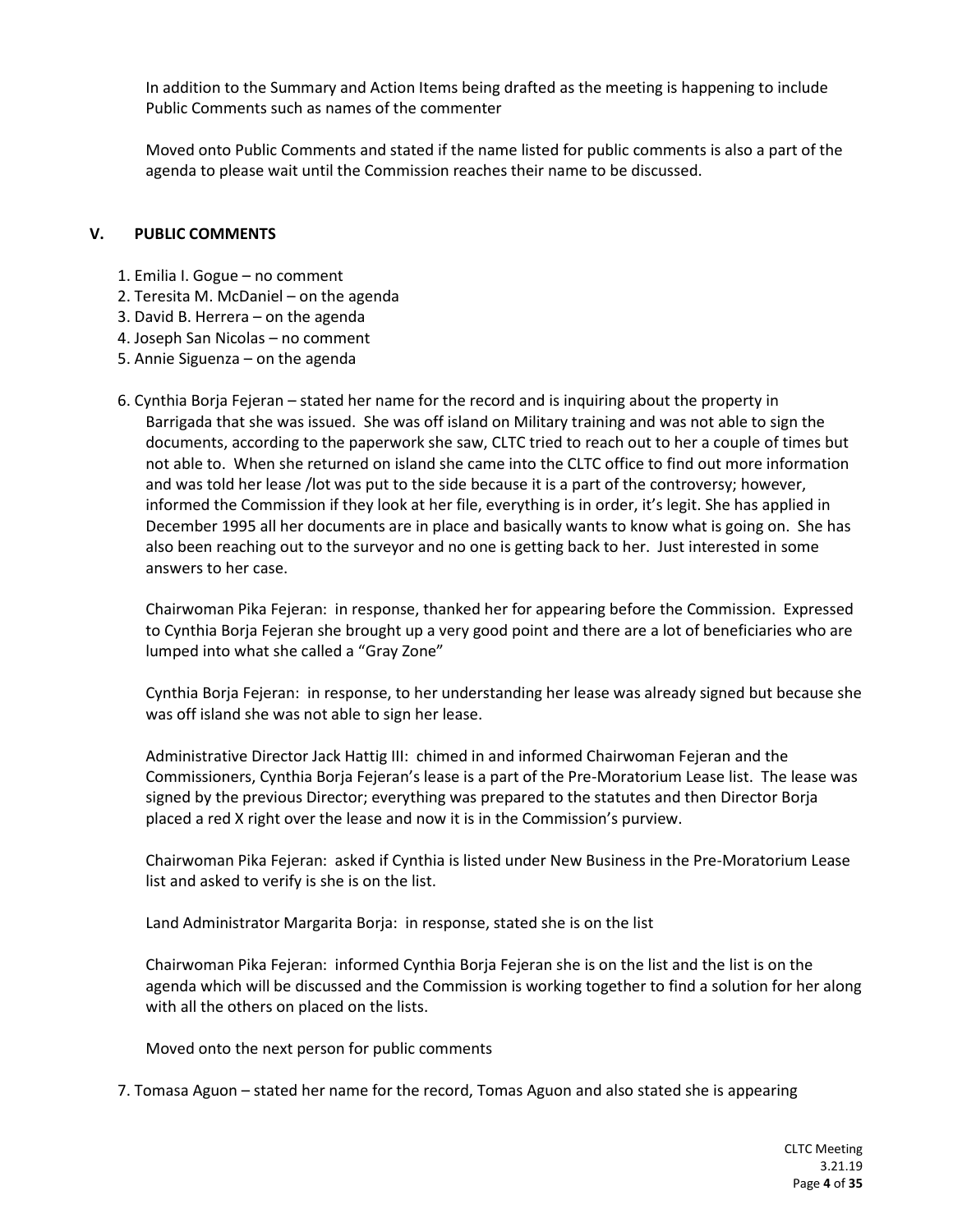before the Commission on behalf of her husband Felix Muna's application. She came into the office and had statements notarized supporting her presence at the property located in Pagat Mangilao since 1991. She started pursing her case since 2016 but felt she was not successful with anyone. Finally, she met with Land Agent I Lorraine Nededog and her and husband completed an application and turned in

the necessary documents. She had a Land Use Permit issued to her on February 12, 1989, by Governor Joseph Ada, built a house on the lot in Pagat Mangilao in Kenny's Road, registered with Public Works and farmed on the land. In 1994, her and her husband had to leave Guam due to her husband having a medical condition. However, she gave her brother in law, Ignacio Aguon who is now deceased a special power of attorney at the time.

In March of 1996 her and her husband, Felix Muna returned to Guam visited with her brother in law, Ignacio Aguon who by then Ignacio Aguon and his children were living on the property. Tomasa Aguon tried to reason with his children but because of Ignacio Aguon's health condition she allowed him and his children to live in the house she and Felix Muna built.

Presently, her nephew Gregory Aguon (son of Ignacio Aguon) who has a CLTC Application is now fighting with her claiming the property belongs to him.

Informed the Commission the reasons above is why she is present and is requesting from the Commission and the Administrative Director of the Chamorro Land Trust to look into her nephew Gregory Aguon's application and is under the assumption there may be fraudulent document from Gregory Aguon which allowed him continue to try to get a lease for the property that was originally hers.

Chairwoman Pika Fejeran: asked Tomasa Aguon if she has a current lease with the Trust and if she is occupying any CLTC property?

Tomas Aguon: in response, no, but has a Land Use Permit

Chairwoman Pika Ferejan: in response, the Commission is familiar with Gregory Aguon, and stated for clarification your brother's son?

Tomasa Aguon: in response correct.

Chairwoman Pika Fejeran: in response, stated Gregory Aguon's wife, Anjolisha Aguon has appeared before the Commission a few times and expressed appreciation to Tomasa Aguon for appearing before the Commission and like most of the cases that come before the Commission are not simple cases where the Commission can make a decision right then. And asked to allow the Commission some time review and reach a conclusion.

Vice Chairman Joe Cruz: requested for a staff report to be completed for both parties, Tomasa Mesa and Gregory Aguons

Chairwoman Pika Fejeran: called the next person on the sign in sheet

8. James Sandlin: stated his name for the record. His reason for appearing before the Commission is in regards to his SBA disaster home loan.

*Summary: January 17, 2019 CLTC Meeting - He applied for an SBA Loan for Typhoon Manghut, a recent storm that passed. Provided SBA with all the necessary information that was required by them (SBA).*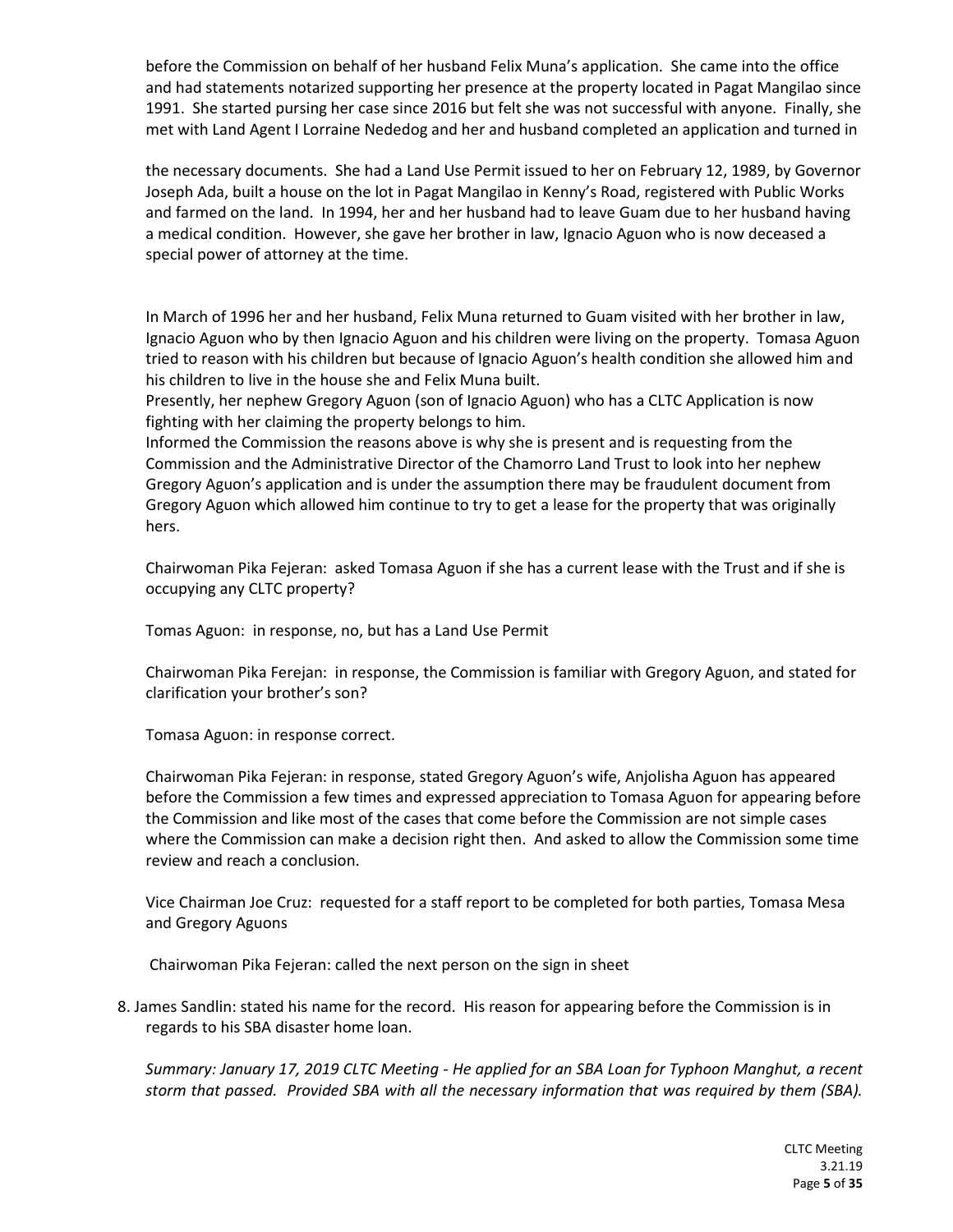*Because CLTC is the lessor, it is required by SBA to get a written approval from CLTC and Guam Housing.*

*A motion was made by Commissioner Techaira to approve the Assignment of Lease with SBA, provided they obtain a letter from Guam Housing Corporation, remove the two structures to comply with the Agriculture Lease terms and agreement; second by Commissioner Duenas. Passed unanimously.* 

The initial SBA loan amount given to James Sandlin when he appeared before the Commission in January was for \$64K. Due to a loan modification and an increased amount of almost \$208K given to James Sandlin by SBA is why he his present before the Commission today, March 21, 2019, CLTC Meeting.

Chairwoman Pika Fejeran: asked James Sandlin what will he be doing with the proceeds?

James Sandlin: in response, as stated in the CLTC meeting held in January, he is supposed to break down the existing extended home and renovate and extend his concrete home to house his children.

Administrative Director Jack Hattig III: stated there are a few structures on the property that were not in compliance and were supposed to be removed; asked James Sandlin if it is a result of the loan or prior to issuance of the loan.

James Sandlin: in response, it is a result to the loan

Administrative Director Jack Hattig III: in response, recalled James Sandlin stating that (referring to the removal of noncompliance structures) in his proposal and wanted to bring the concern to the Commission's attention. In January, when the Commission approved the Assignment of Lease with SBA the conditions, the intent of the loan was to be in compliance. To assure James Sandlin was or is in compliance. Currently as of now, James Sandlin is not in compliance.

James Sandlin: in response, did agree he is not in compliance

Administrative Director Jack Hattig III: stated, that is one of the caveats he wanted to bring to the Commissions' attention.

Vice Chairman Joe Cruz: asked, in regards to James Sandlin, what is the noncompliance issue?

Administrative Director Jack Hattig III: in response, stated, there are three structures and the lessees are only allowed one structure based as stated on the lease terms and agreement along with PL 23-38; Section 6.6.

Vice Chairman Joe Cruz: asked if the structures have one activity and is the structures are considered an accessory to that activity. Also stated if the structure is considered and accessory to the primary it shouldn't be an issue.

James Sandlin: chimed in and stated, it was his original structure and that is where his kids were staying. For him to break the structures down cost a lot, with the SBA loan given to him which would be disbursed in three increments which one of the increments would be to demolish the old structure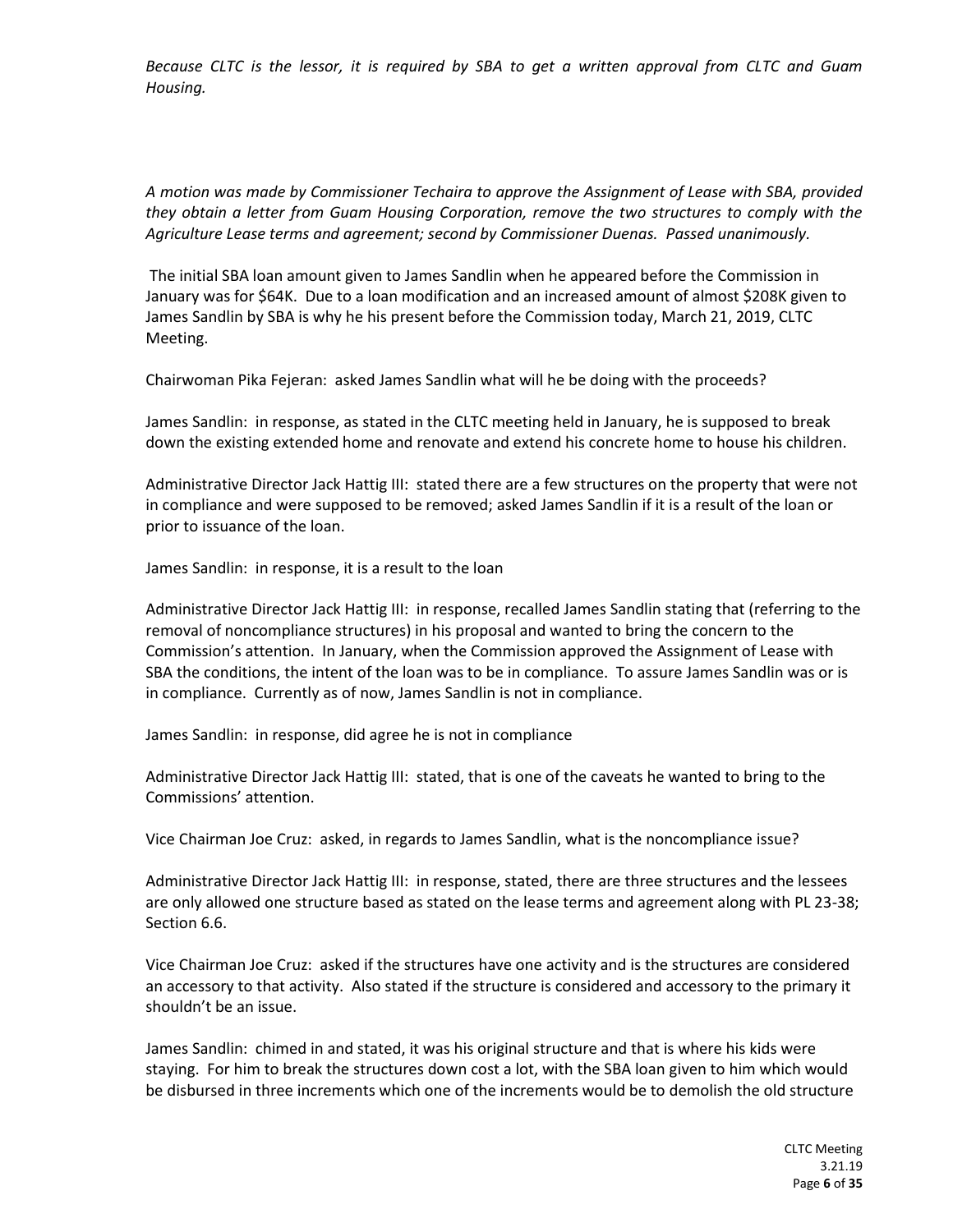then personal property and the final disbursement is to renovate and extend. With the loan he now has funds to break down the old structure completely which would bring him into compliance.

Commissioner Techaira: asked for more clarity; is it one house with three kitchens or is it three different dwellings?

James Sandlin: in response, it is one dwelling

Commissioner Techaira: asked, how is it three structures

James Sandlin: in response, stated he has one kitchen

Unknown Individual: in response, stated it's like an extension.

Commissioner Techaira: asked again, how is it three dwellings if there is only one kitchen?

Vice Chairman Joe Cruz: asked, in regards to the demolition, is it an existing structure used as a unit, a room or as storage?

James Sandlin: in response, it was used as a storage, but when his kids needed a place to stay and that is when it was converted to bedrooms.

Vice Chairman Joe Cruz: asked for clarification, if the structure is going to be rebuild?

James Sandlin: in response, no it is going to be completely broken down.

Vice Chairman Joe Cruz: asked, if the square footage on the current house would be increased.

James Sandlin: in response, yes.

Vice Chairman Joe Cruz: asked, into how many bedrooms will it be increased by

James Sandlin: in response, currently there is three bedrooms and is looking to building three more bedrooms.

Commissioner Techaira: asked, how was there a noncompliance issue

Vice Chairman Joe Cruz: in response, there is a separate structure on the property that is separate from the primary structure

Chairwoman Pika Fejeran: stated and pointed out, James Sandlin's lease is an agriculture lease. An inspection was conducted on March 18, 2019. There are three fruit trees on the property, one Mango Tree and two Papaya Trees.

James Sandlin: in response, stated and referred to a she (unknown individual) discovered a Lemon Tree, Avocado Tree and a Mulberry Tree.

Chairwoman Pika Fejeran: stated a motion is needed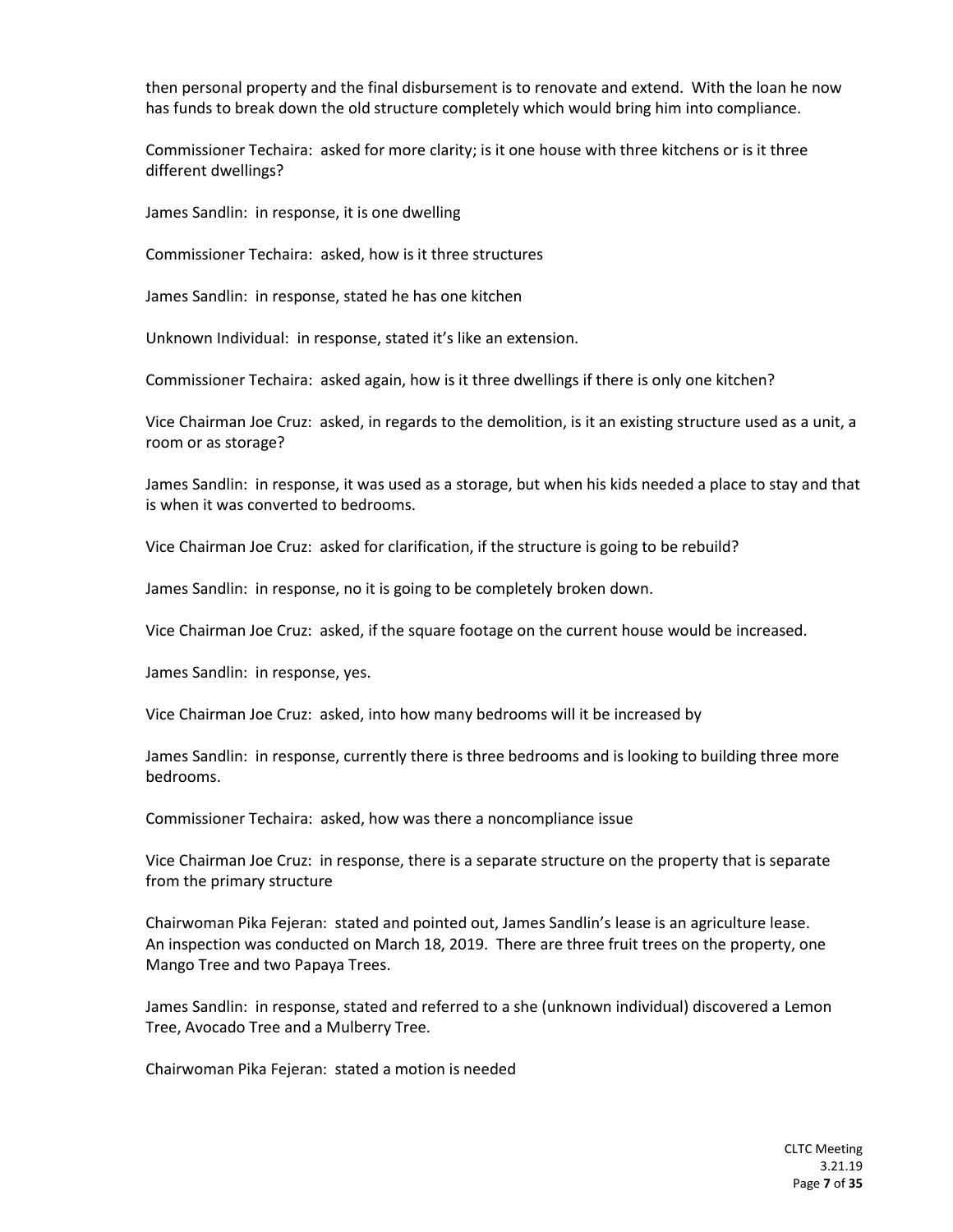Vice Chairman Joe Cruz: Motion to approve the revised application of the request of James Anthony Sandlin also in reference to the previous approval that the Commission did in January 17, 2019.

Chairwoman Pika Fejeran: stated, "the motion has been made to approve the Small Business Administration Loan Guaranty for our lease holder, James Anthony Sandlin" "and to clarify, this is for the New Agreement of Real Estate Lease that has been submitted in the loan amount of \$207,900.00".

Commissioner Techaira: Second the motion **PASSED UNANIMOUSLY** 

## **[Multiple Discussion]**

9. Frank Cabrera: stated his name for the record. Frank Cabrera and his present before the Commission in regards to a 2013 authorized five acre agricultural lot. In 2000 was given a five acre lot in Malojloj and he had to get the lot surveyed, spend his money to get the property surveyed.

He contacted Frank Castro, Surveyor and was told by Frank Castro he could survey the property but would need fifty percent deposit to start the survey and upon completion the remaining fifty percent. \$1500.00 was given to start the survey, half way through the process he was told by Frank Castro the property is not an appropriate lot for agriculture. The property was full of rocks and was told to see for himself.

A Land Agent from Chamorro Land Trust went with him to see the property and saw the area was full of rocks, went back to Chamorro Land Trust and requested for another lot.

As of today, he spent \$1500.00 for survey and has not received a property. Although, he was shown a lot in Inarajan he decided distance was an issue. He currently lives in Piti and the distance to drive to Inarajan took him almost an hour and felt sleepy and said it is too far for him to farm.

He was also shown another lot in Agat which was very nice. However, adjacent to the lot in Agat he was told a Southern Sports Complex Center in the future and a third of the property was good soil, but further in the property there was construction material that was dumped. He asked about the topography of the area further in, and was told the property dropped and there are sink holes. He was also shown property in Dededo, the land was flat and was told the area was surveyed all the way up to the lot he would have been issued. Survey would have to be completed and the property would be cut into the five acres to be issued to him, but that was not done.

The Administrator also told him, there may be some property in Barrigada Heights that CLTC may be able to issue to him, but that didn't happen either.

He went to the Attorney General's office to see what can be done to get his \$1500.00 back that he paid to Frank Castro for survey. Unfortunately, the AG informed him the time lapsed and is not able to get his money back. Because he is not able to get his money back he would still like to proceed with getting property.

Chairwoman Pika Fejeran: asked, if he was ever issued a Notice of Intent to Award.

Frank Cabrera: in response, yes.

Chairwoman Pika Fejeran: stated, the Commission has a lot of work. There are many applicants in the same situation who have spent money and are still waiting to be issued property.

Administrative Director Jack Hattig III: chimed in and asked if possible, he would like to have the opportunity to engage with Mr. Cabrera, pull his file and go over his request in detail. And from there, we can provide more information to the Commission and hopefully come to a resolution.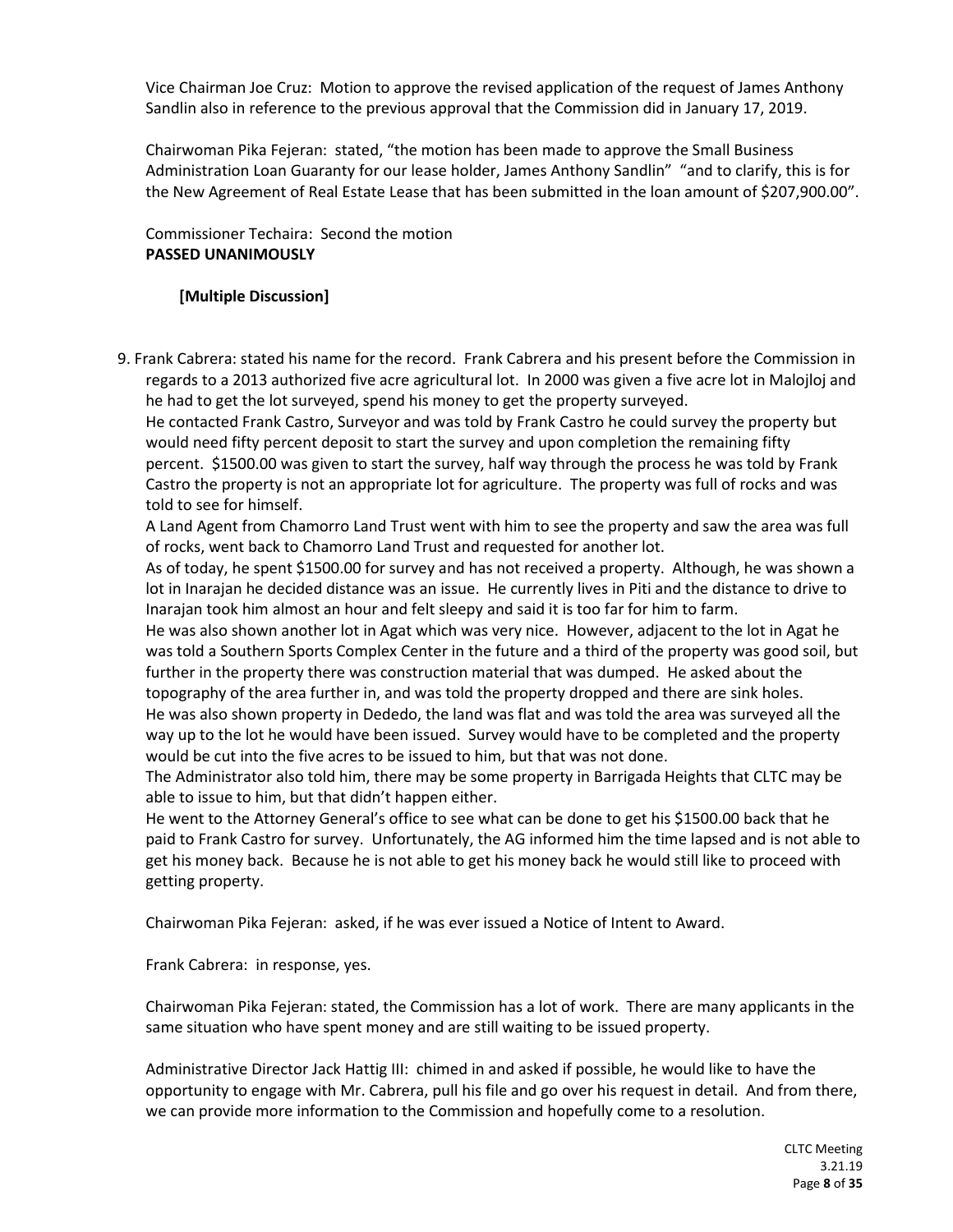Chairwoman Pika Fejeran: asked Mr. Cabrera that he work with Administrative Director Hattig and the CLTC staff to figure something out and then it all be presented to the Commission.

Chairwoman Pika Fejeran: asked if there is anyone else present who would like to provide public comments.

10. Irene Jackson – on the agenda

Chairwoman Pika Fejeran: moved onto the next item on the agenda

## **VI. OLD BUSINESS**

- 1. Constituent Matters
- a. SBA Request Loan Guaranty

**i. Ericka Jean Benavente** requesting for Loan Guaranty in the amount of \$85,000.00 thru U.S. Small Business Administration for the construction of a residential building on leased Lot 10125- 11-3-6-2. Subject to Addendum to correct Lot Description

Because CLTC is the lessor, it is required by SBA to get a written approval from CLTC and Guam Housing.

Chairwoman Pika Fejeran: reviewing staff report for Ericka Jean Benavente, stated it is the same type of loan the Commission approved for James Sandlin. She is a pre-occupier in Dededo and currently has a residential lease.

Ericka Jean Benavente – states her name for the record and informed the Commission she is present because she is requesting to get an approval from Chamorro Land Trust to build her home through and SBA loan.

Chairwoman Pika Fejeran: asked what would the loan be used for

Ericka Jean Benavente: in response, to build a permanent structure for her home

Vice Chairman Joe Cruz: stated, Ericka Jean Benavente was located 10125-30 on the Master Plan, and asked if there is any documentation indicating she is no longer on the property lot he described.

Land Agent II Eileen Chargualaf: chimed in and stated, there is an addendum request to reflect the changes in regards to the lot description.

Chairwoman Pika Fejeran: in response, there are now two items for the Commission to review for decision. One is to approve the SBA Loan Guaranty of \$85K and the second is for the approval of the addendum to reflect the recorded survey map for the property Ericka Benavente is occupying.

Chairwoman Pika Fejeran: stated, she sees Ericka Jean Benavente is an occupier and has been on the site since 1980 and asked if it was her parents that were occupying or living on the property since then.

Ericka Jean Benavente: in response, her father has a house in front of the land, as she was growing up she and her family were farming on the land.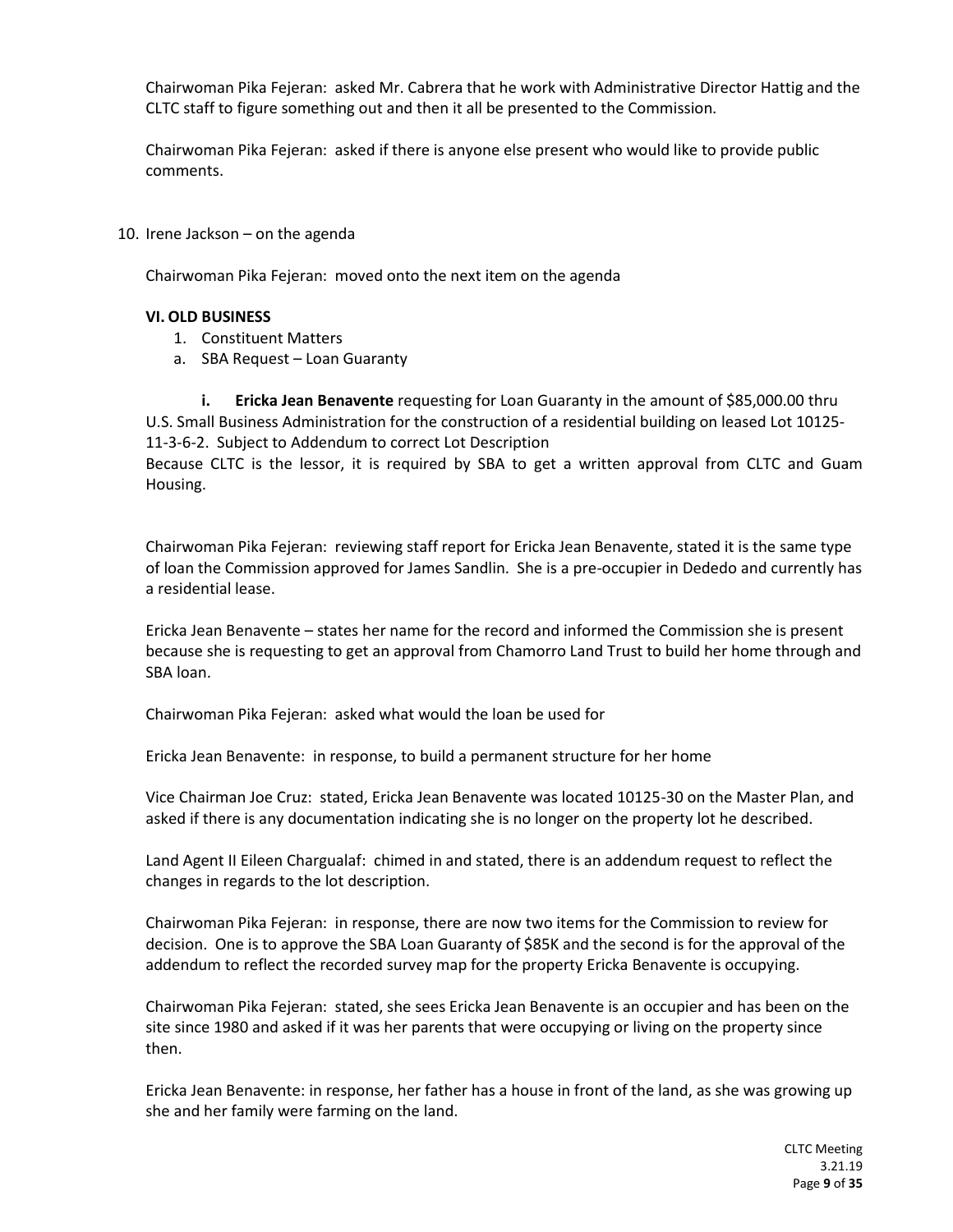Chairwoman Pika Fejeran: in response, was okay with the response, was curious and has no objections.

Commissioner Techaira: stated she has no objections.

Commissioners have no further questions

Motion made by Commissioner Techaira to approve SBA Loan Guaranty of \$85,000.00 for Ericka Jean Benavente subject to addendum to reflect recorded survey map 198-208 Doc#932595.

Second by Commissioner Santos – PASSED Unanimously

*Please note: Motion made by Commissioner Techaira stated, recorded survey map no. 198-208 should have stated recorded survey map FY 198-2018, instrument no. 932595. Attached to minutes Exhibit A. Recorded Survey Map Instrument No. 932595.*

Chairwoman Pika Fejeran: thanked Ericka Jean Benavente for going thru the SBA process and what she is doing is utilizing the resources to use the CLTC land for the intended purpose.

**ii. Priscilla Catalina Garrido Indalecio** requesting for Loan Guaranty in the amount of \$188,400.00 thru SBA in regards to Assignment of Real Estate Lease. Purpose of the loan is to remove debris and construction of a residential structure. CLTC Staff recommendation to approve SBA Loan Guaranty of \$188,400. and authorization for clearing and grading.

Chairwoman Pika Fejeran: reviewing packet and staff report for Priscilla Indalecio. Stated the original applicant is Lydia Guerrero Garrido who was a 1995 applicant, and in 2003 was issued a residential lease. In 2016, Lydia Guerrero Garrido requested to transfer the lease to Priscilla Indalecio.

Priscilla Catalina Garrido Indalecio: stated she is present before the Commission and is requesting to get an approval for a loan guaranty.

Chairwoman Pika Fejeran: asked if the Commission has any questions

Commissioner Techaira: in response, has no questions and is willing to make a motion to approve the loan guaranty request.

Administrative Director Hattig: in response, brought to the Commission's attention in regards to the Assignment of Real Estate Lease is one more document that is pending from SBA.

Priscilla Catalina Garrido Indalecio: in response, she did speak with SBA and was informed by SBA that not everyone has the same loan. In regards to her loan, she has the car removal which was calculated into the loan amount. The whole loan included, the car removal on the lot, rebuild the house and to remove the trash and other items.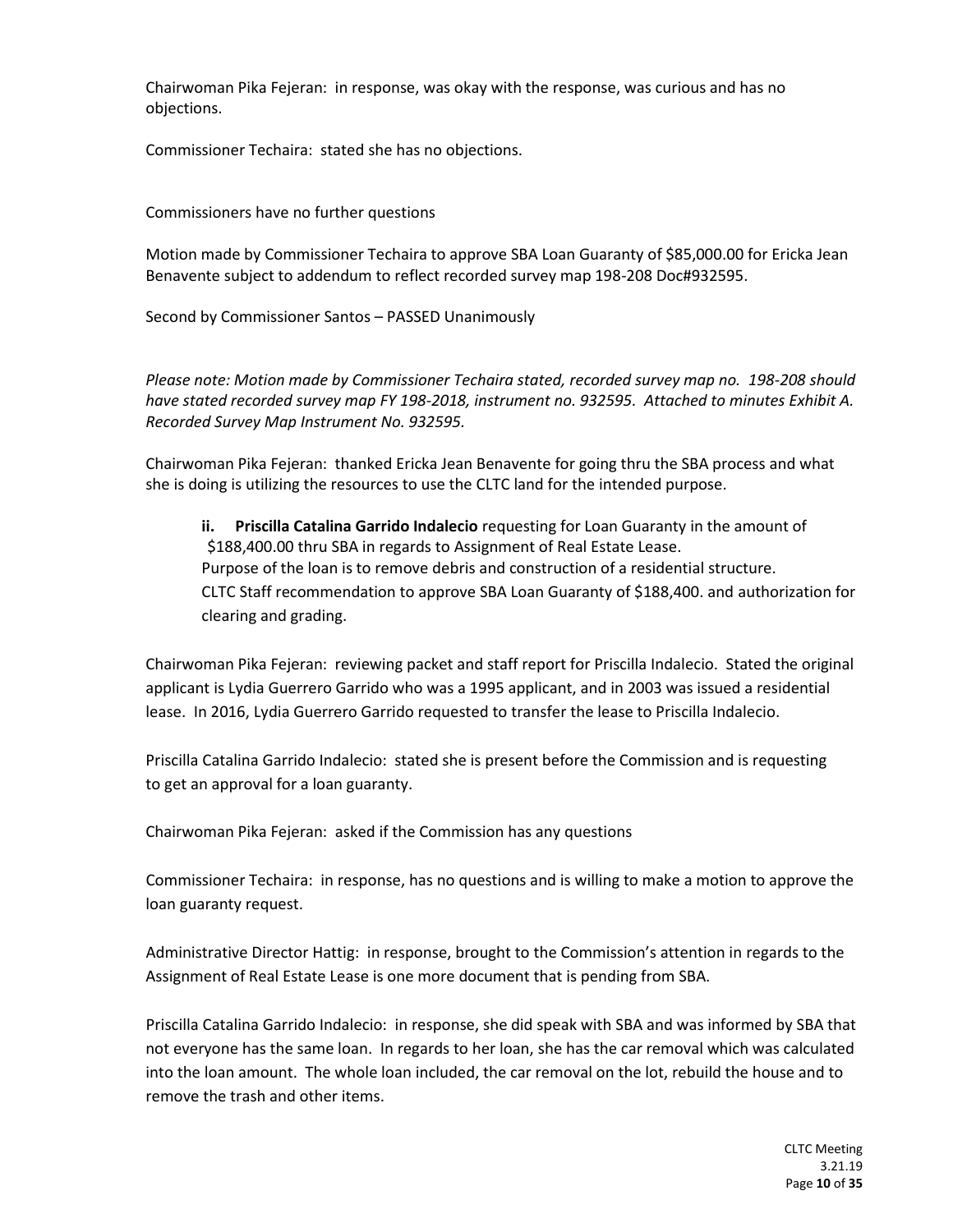Also stated, the only thing SBA needed from Chamorro Land Trust is the loan guaranty.

Chairwoman Pika Fejeran: asked how does the loan guaranty get documented without the Assignment of Real Estate?

Administrative Director Jack Hattig III: informed the Commission, the Loan Guaranty is only for the home not for the other items.

Vice Chairman Joe Cruz: asked who is funding the removal of junk cars.

Multiple response: SBA is funding the removal

Administrative Director Hattig: in response stated, CLTC's responsibility is the loan portion for the home.

Vice Chairman Joe Cruz: asked if there was a way to request for a separate disbursement for the home only?

## **[Multiple discussion]**

Chairwoman Pika Fejeran: stated, the SBA documents she is reviewing does acknowledge that a guaranty from the Trust is required.

Assistant Attorney General Nicolas Toft: advised the Trust, the Guaranty only applies to the home not for the removal of the debris.

Chairwoman Pika Fejeran: asked what about the demolition of the home, referring to James Sandlin's approval.

Administrative Director Jack Hattig III: stated, that creation of the home which needed to happen, it is specific to the home, the demolition needed to happen in order for the home to be built.

Vice Chairman Joe Cruz: in response, depending on the program applied for, that would be a Grant where she (referring to Priscilla Indalecio) wouldn't have to pay back.

Administrative Director Jack Hattig III: in response, stated, the documents are written as a loan not a grant.

Commissioner Techaira: stated, the removal of the junk cars and the debris would work in the favor of the Trust to where it will beautify the property, herself personally would not want all the junk to be lingering around the property.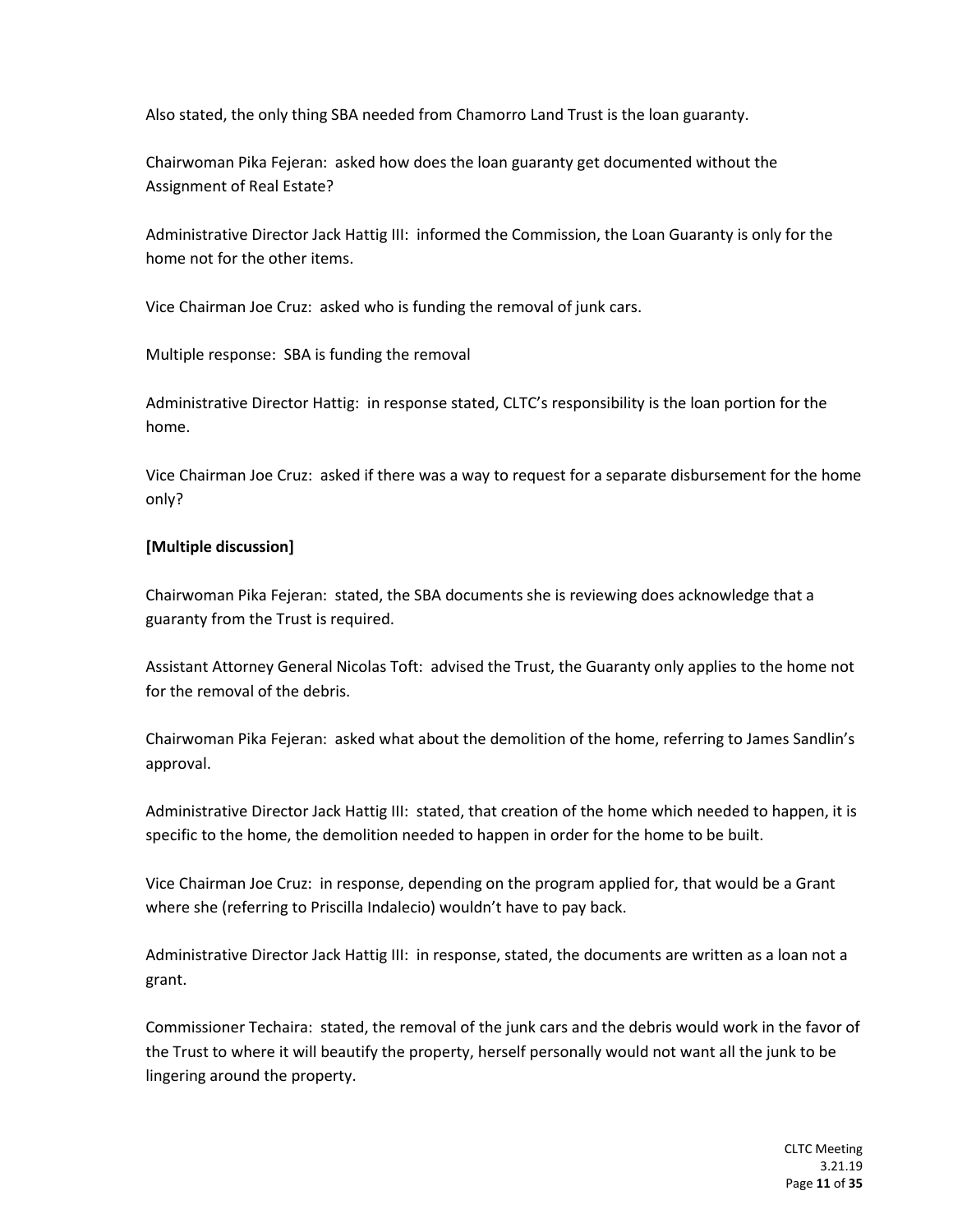Chairwoman Pika Fejran: stated, she agreed. Asked Assistant Attorney General Nicolas Toft if CLTC can guaranty the full amount of the loan?

Assistant Attorney General Nicolas Toft: in response, the statute says, it shall be for a home or commercial loan purposes. It depends if you want to interpret that as adding wider purposes.

Chairwoman Pika Fejeran: in response, understands but in order for her (Priscilla Indalecio) to build a habitable home on the property; first need to remove whatever items that shouldn't be on the property and interpret the statute to include whatever has needs to happen for the home to be built.

Administrative Director Jack Hattig III: asked, will the decision open up for another CLTC lessee getting a loan or getting something to remove debris from their property; does it now enforce CLTC to assume the expense as well even if they are not going to build anything?

Chairwoman Pika Fejeran: in response, stated she is interpreting the situation as far as the removal of cars is a requirement in order for her to build a home.

Vice Chairman Joe Cruz: asked Priscilla Indalecio if she has a construction plan?

Priscilla Indalecio: in response, yes and her husband is working on the plan

Vice Chairman Joe Cruz: in response, stated his reason for asking the question is because Priscilla Indalecio is asking the Commission to approve a guaranty loan for \$188k. to include clearing and grading; it's important for the Commission to know how is clearing and grading related to the plan.

Chairwoman Pika Fejeran: in response, stated what she thinks the Commission can do is approve the loan guaranty, once the construction plans are made Pricsilla Indalecio can come back to the Commission and present the plans to then.

Vice Chairman Joe Cruz: stated, the recommendation has already been made to approve the loan and to include grading and clearing, suggested to take the recommendation of grading and clearing out until the next phase with the construction and grading plan. Also stated, whoever the staff is that prepared the report, has all the recommendation all at one time.

Chairwoman Pika Fejeran: in response, "perhaps maybe they were just throwing everything in the kitchen sink, but it's up to the Commission how we decide".

Vice Chairman Joe Cruz: stated, the Commission will approve the loan.

Chairwoman Pika Fejeran: stated, a motion has been made to approve the SBA Loan Guaranty in the amount of \$188,400.00 for Priscilla Catalina Garrido Indalecio.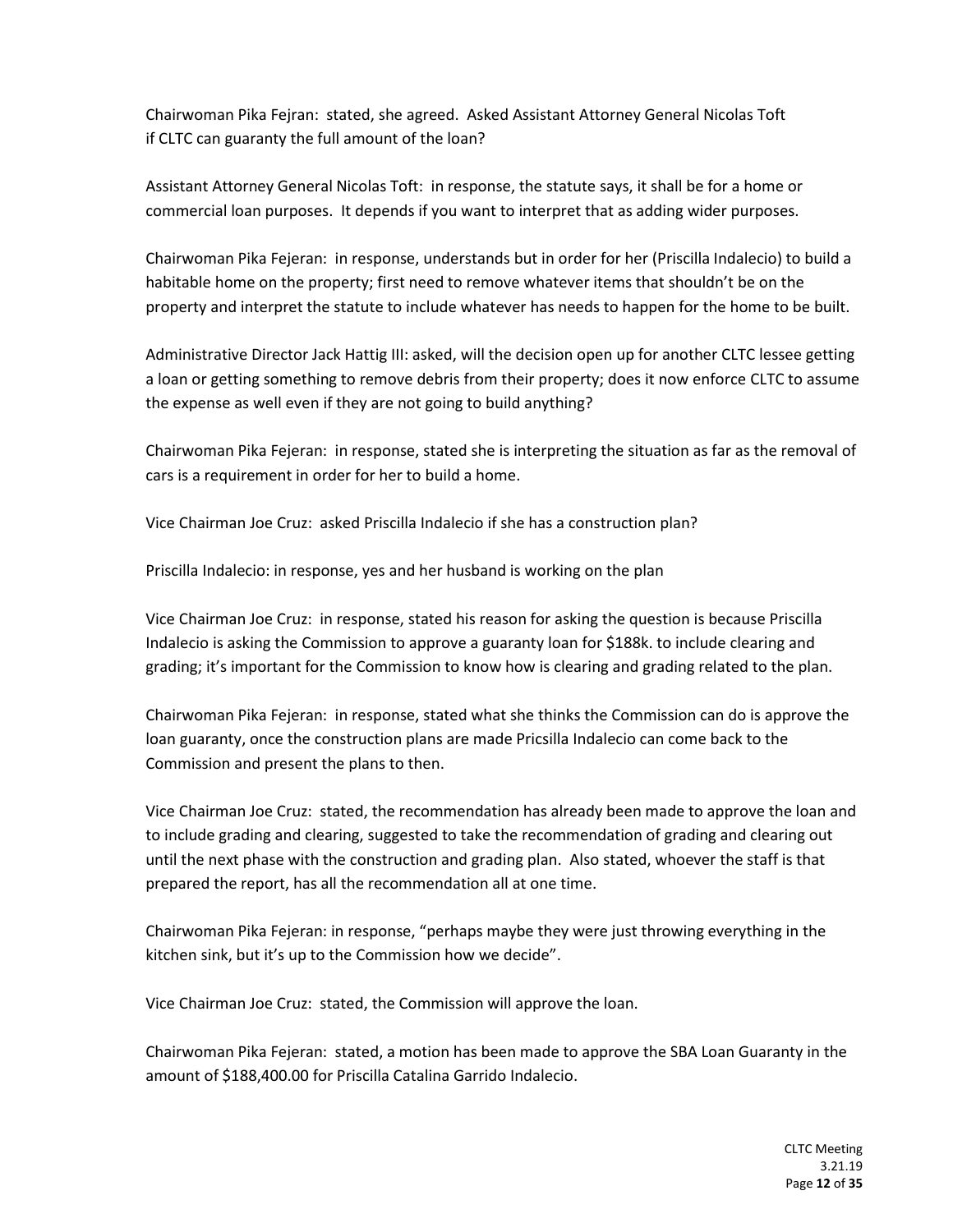Commissioner Techaira: Second the motion

Chairwoman Pika Fejeran: asked if there are any further discussion

Vice Chairman Joe Cruz: none

Commissioner Techaira: asked, who made the first motion

Chairwoman Pika Fejeran: in response, Vice Chairman Joe Cruz.

PASSED Unanimously

*Note: Verified with Audio, there was no first original motion made to approve the SBA Loan Guaranty in the amount of \$188,400.00 for Priscilla Catalina Garrido Indalecio. Assistant Attorney General Nicolas Toft advised the motion needs to be restated as first motion.* 

Chairwoman Pika Fejeran: moved onto the next item on the agenda

**iii. Linda Hernandez** requesting to the transfer of her existing lease for Tract 10316, Block 15, Lot 21 to Tract 1113 Block 12 Lot 1 (Sagan Linahyan) and Loan Guaranty in the amount of \$136,000.00 MOA between CLTC and the Guam Housing Corporation Purchase of "Model" Home situated thereon consisting of a Concrete Residence FMV of \$136,000.00

Chairwoman Pika Fejeran: reviewed the packet for Linda Hernandez, stated there are two requests for the applicant. 1. Is an addendum to move her lease from Tract 10316 to Trackt 1113 and 2. The request to approve her Loan Guaranty in the amount of \$136,000.00.

Guam Housing Corporation and Linda Hernandez are present before the Commission requesting to allow Linda Hernandez to move from her current leased lot area into Tract 1113.

Years ago CLTC and GHC entered a Memorandum of Agreement that Guam Housing will get model homes on ten lots within Tract 1113. One home has been built which is the home Linda Hernandez would like to move into; the Commission would have to approve the Addendum to her lease in order for her to move into and also approve the Loan Guaranty.

The MOA and the work Guam Housing Corp. has been doing on behalf of the CLTC and the applicants is what needs to happen on the CLTC properties. Many times the applicants don't have the resources to go through the entire lengthy and costly process to get a home built. Guam Housing has stepped in to assist with the process and have homes built for our applicants and lease holders to move into.

Asked Guam housing, what was the process to get contractors and construction going for the homes to be built.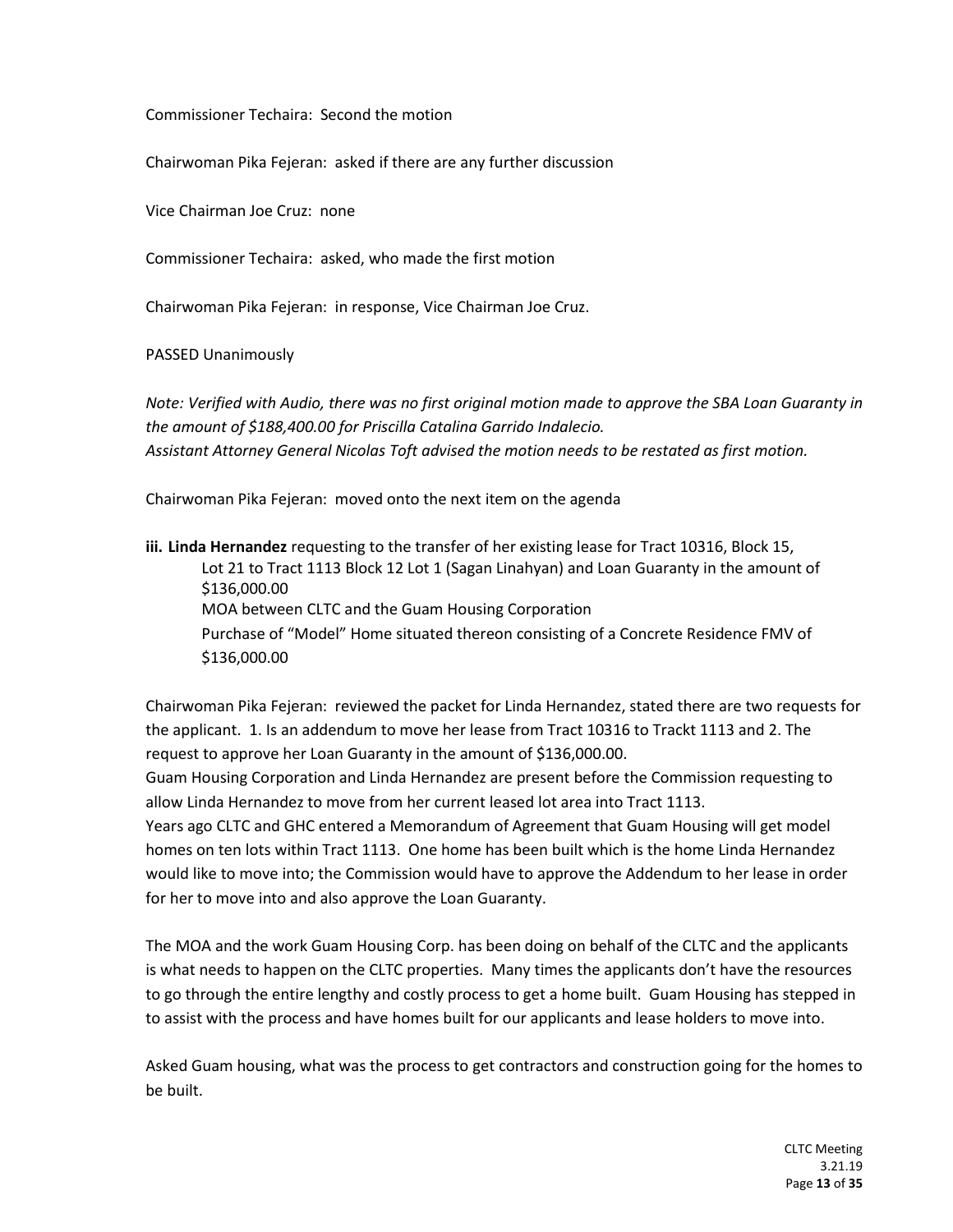Acting Vice President for Guam Housing Corp., Alice Taijeron: in response, it is great opportunity for Linda Hernandez and a wonderful partnership with Chamorro Land Trust.

How the program works, GHC puts out an initial IFD, Invitation for Design seeking, any contractors who have affordable homes and are willing to build on the ten tracks in Sagan Linayan. The first home that was built is the one Linda Hernandez is trying to move in to. If there are applicants who are interested and qualify in the home loans that are being offered by Guam Housing, the next step is for those individuals to get permission from Chamorro Land Trust.

The individual needs to go through the loan process, get pre-qualified and what is that is done, GHC would work with CLT to get the land swap. At present, there is one, it is infrastructure ready, the individual would have to apply for the water and power connection; however, it is a 3 bedroom, 2 bath with nice amenities in the inside.

Guam Housing is also working on putting out another bid to hopefully be able to build more homes for Chamorro Land Trust. It is a really easy process, just getting the pre-approval and if the applicant is a Chamorro Land Trust applicant, it is just requesting for the swap, in terms of assigned leased lot to one of the GHC home projects.

Chairwoman Pika Fejeran: asked, the previous loan guaranties that were approved, there are no structures built yet, in case with GHC home projects, the homes are built; would that mean GHC assumes all the cost?

Acting Vice President for Guam Housing Corp., Alice Taijeron: in response, the contractors assume the cost and the contractors are willing to wait for the payment via the loan.

Commissioner Techaira: asked what is the program called

Acting Vice President for Guam Housing Corp., Alice Taijeron: in response, GHC has several programs, GHC assists all applicants to where they can qualify under the different programs.

Chairwoman Pika Fejeran: stated, it was one contractor one home built, considering there are nine adjacent lots that are set to be built; would GHC be considering one invitation for design to allow one contractor to build all nine homes all at once verses one at a time?

Acting Vice President for Guam Housing Corp., Alice Taijeron: in response stated she will definitely take it into consideration.

Chairwoman Pika Fejeran: asked how did Linda Hernandez get a chance to be one of the lessees for the Sagan Linayan home? How was her lease identified and how was Linda Hernandez as lease holder identified to move into the home?

Land Agent II Jhoana Casem: in response, stated when a client comes into the office, the Sagan Linayan area is offered. In regards to Linda Hernandez she inquired on her own, but it has been offered to other clients before. It is matter of the client having to get the approval with Guam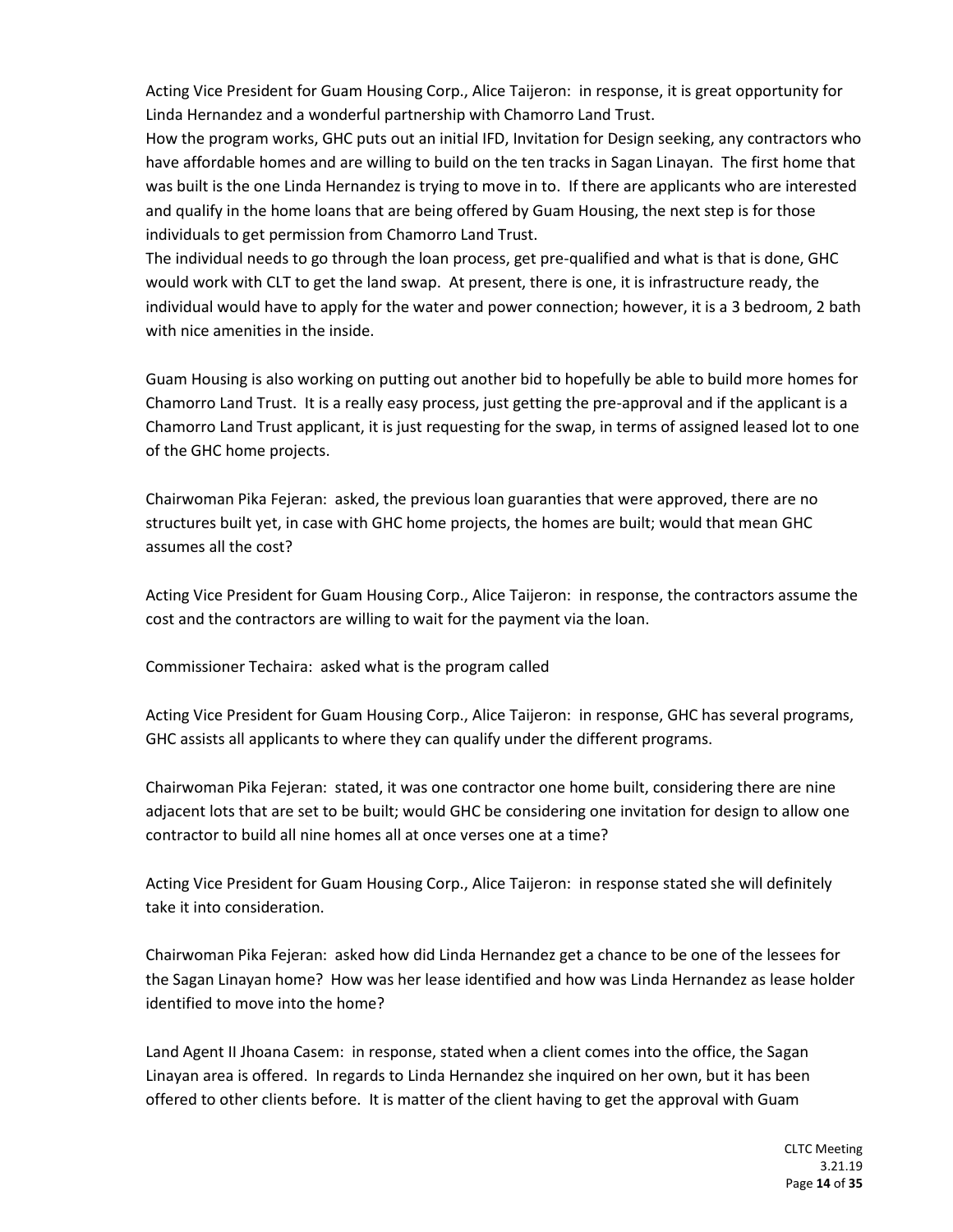Housing, the clients may be interested and when they go through Guam Housing, they don't get approved.

Acting Vice President for Guam Housing Corp., Alice Taijeron: stated, on part of Guam Housing, potential applicants are informed when they do come in, GHC inquires if they are a lessee or an applicant of Chamorro Land Trust.

# **[Multiple Discussion]**

Question from the audience: asked if the program applies to the lease applicants and stated it is not a new program, the program has been offered in the past and for him, he has applied in 2000 but because he did not have a lease, GHC couldn't give him an approval.

Chairwoman Pika Fejeran: in response, she (referring to Linda Hernandez) has an existing lease and she will be transferring from her existing property to the Sagan Linayan home. It is in the understanding GHC will only allow those types of lease transfers.

Public Audience: stated, those with existing leases are the only ones who will be able to apply for this (referring to GHC programs)

Chairwoman Pika Fejeran: it is only specifically for the same program which Linda Hernandez went through. However, it is in the understanding GHC has other programs available for those who does not have a lease.

## Moved on and asked for a motion

Motion made by Commissioner Techaira to approve an addendum for Ms. Hernandez to relocatefrom Lot 21, Block 15, Tract 10316 to Lot 1, Block 12, Tract 1113 Dededo and approval for loan guarantee in the amount of \$136.000.00.

#### Second by Commissioner Santos – PASSED Unanimously

Chairwoman Pika Fejeran: moved onto the next item on the agenda. Addendum / Lease Request

#### **b. Addendum Requests**

**1. Johnathan Mesa Hudson** requesting for a Residential Lease due to needs of his child Original applicant, Teresita Martinez Mesa submitted a hand-written letter to CLTC requesting to transfer to her son due to her already owning a property. The request was approved in February 13, 2014.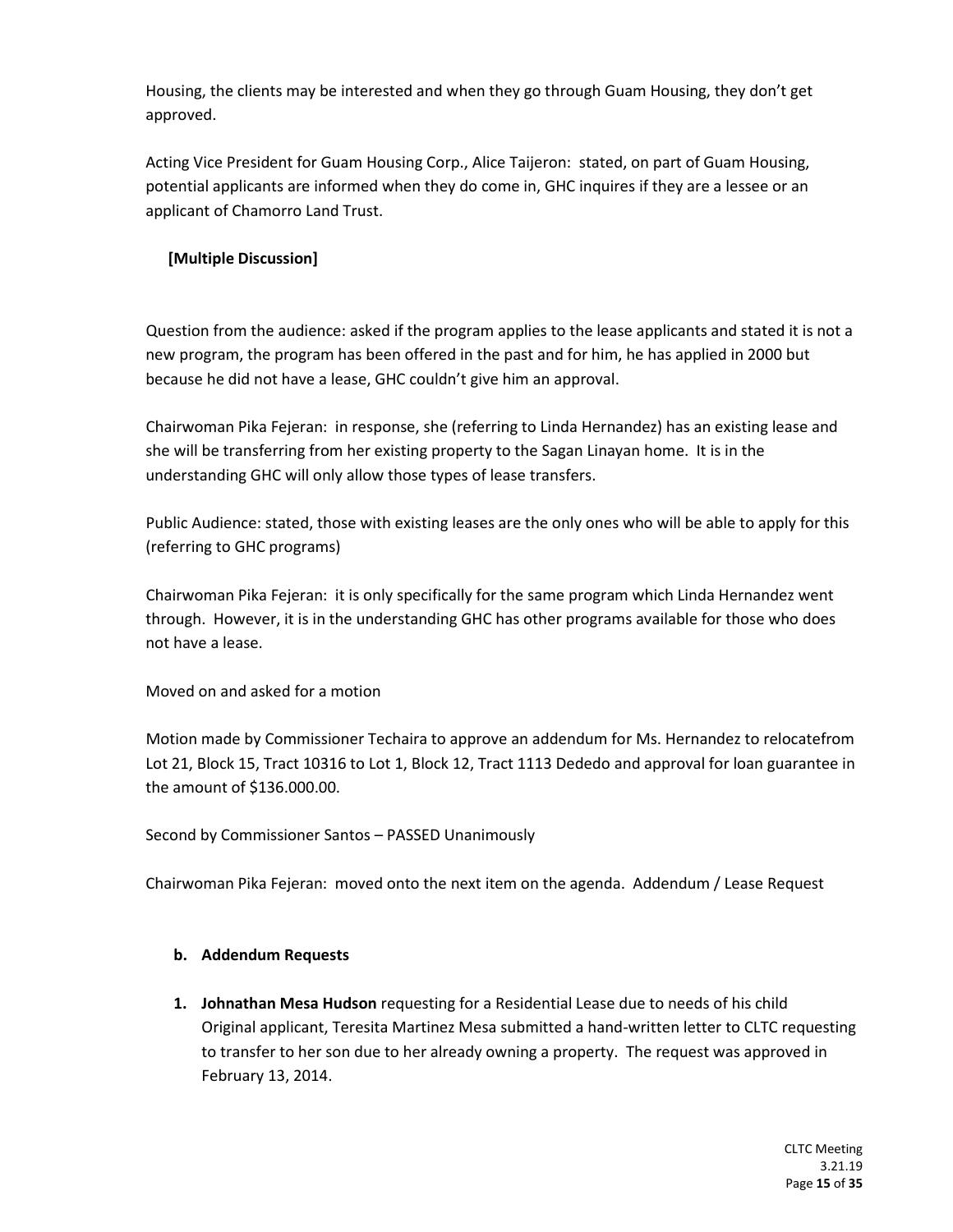Chairwoman Pika Fejeran: reviewed the file and stated, there is a Notice of Intent to Award, there was a tract of land and for all intents and purposes has his name on it, had the property surveyed, the map is recorded and is now waiting for a lease to be issued to him.

Because there was no lease, he is not a part of the 102 Null and Void leases, but the Commission did understand at the time that there is a whole list of applicants whose application rights were switched in the same manner.

Mr. Hudson has paid for his own survey and asked if Mr. Hudson is present.

Land Agent II Jhoana Casem: in response, no he is not present. CLTC has tried to contact him with the contact numbers in file but he is out of reach or his contact numbers are not working. Although he did come into the office and the last contact number he provided is not going thru.

Assistant Attorney General Nicolas Toft: stated, in this situation (Johnathan Hudson's situation) he has put forth money for the survey but there is no legal authorization to grant him. One of two things, either his mother comes back in and cancel the transfer or switch from there the mother can take the lease for seven years and then transfer it to her son. Or wait for the Rules and Regs we (CLTCP) propose to the legislature to be approved under which the type of switch is something the Commission can approve.

Chairwoman Pika Fejeran: stated, it does say Teresita Martinez Mesa appeared before the Board to relinquish her application rights because she is a property owner.

Assistant Attorney General Nicolas Toft: in response, right but there is no CLTC lease or something that may disqualify her.

Chairwoman Pika Fejeran: stated, Teresita Mesa is December  $2^{nd}$ . 1995 Applicant. The application is probably one of those who back then didn't own land but throughout the years she was able to get property and when her time came up, she already owned property and is ineligible to get CLTC residential property and decided to give it to her son. And is sure the CLTC staff told her she can transfer her application rights to a family member.

Assistant Attorney General Nicolas Toft: asked if the file was available and to go over the file to see if her son Jonathan Mesa Hudson is listed as a beneficiary.

Chairwoman Pika Fejeran: reviewed the file and stated there is a Special Power of Attorney which appoints Jonathan Mesa Hudson to obtain a lease from Chamorro Land Trust on her behalf.

Assistant Attorney General Nicolas Toft: in response, that would be fine because it is not a transfer but the other side to that is when we do the check to ensure they are doing their duties and complying under the residential rules, it may be tricky if Teresita Mesa is nowhere to be found under the lease.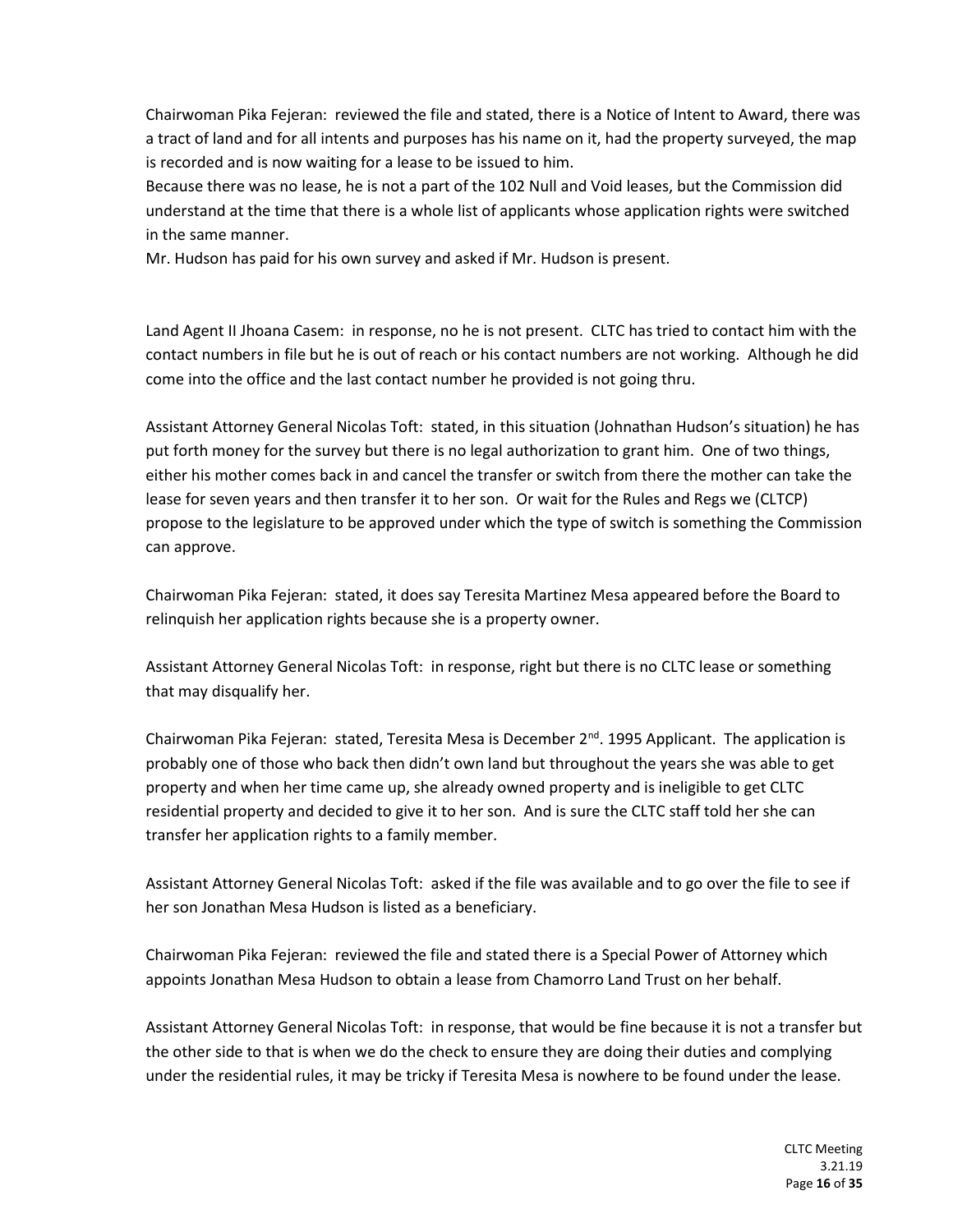Suggested to hold off on any sort of action and have the staff make any attempts to contact him if they can and explain the situation to him and see which one of the two options they pursue; Whether it be wait for the seven years or wait for the Rules and Regs. to be passed or have the mother execute the lease move in.

Chairwoman Pika Fejeran: stated, based on Assistant Attorney General Nicolas Toft's advice to table Jonathan Mesa Hudson until the Director speaks with the original applicant and her son Jonathan Hudson.

## **c. Survey Authorization**

- **1. Teresita Mendiola McDaniel** tabled until more information is gathered
- **2. Irene Martha Jackson** request to pursue issuance of SBA Loan Guaranty Pre-occupier, December 28, 1995 applicant has a residential lease which was issued in 2002.

Chairwoman Pika Fejeran: reviewed the packet.

Irene Martha Jackson: stated she is trying to get an SBA loan and what she is requesting from the Commission is a Commitment. Also stated SBA is aware she is living on Chamorro Land Trust property and has a lease that is not recorded. In order to have her lease recorded, she needs to have the property surveyed.

Chairwoman Pika Fejeran: In response, stated a Survey Authorization is needed from CLTC to get the property surveyed. The lease was issued in 2002 and asked Irene Jackson if the property was ever surveyed.

Irene Martha Jackson: in response, no she never had the property surveyed.

Chairwoman Pika Fejeran: asked if Irene Jackson's lease is subject to survey?

Land Agent II Jhoana Casem: in response, yes, a scheme was created so Irene Jackson can move forward to have the property surveyed due to her SBA loan request.

Chairwoman Pika Fejeran: stated because it is a survey authorization request, she has no further questions and asked if the reason why the case is being presented to the Commission is because the Resolution has not been sign?

Vice Chairman Joe Cruz: asked if the Commission approved the scheme?

Land Agent II Jhoana Casem: in response, yes it was signed at the last meeting that was held which was on March 7, 2019.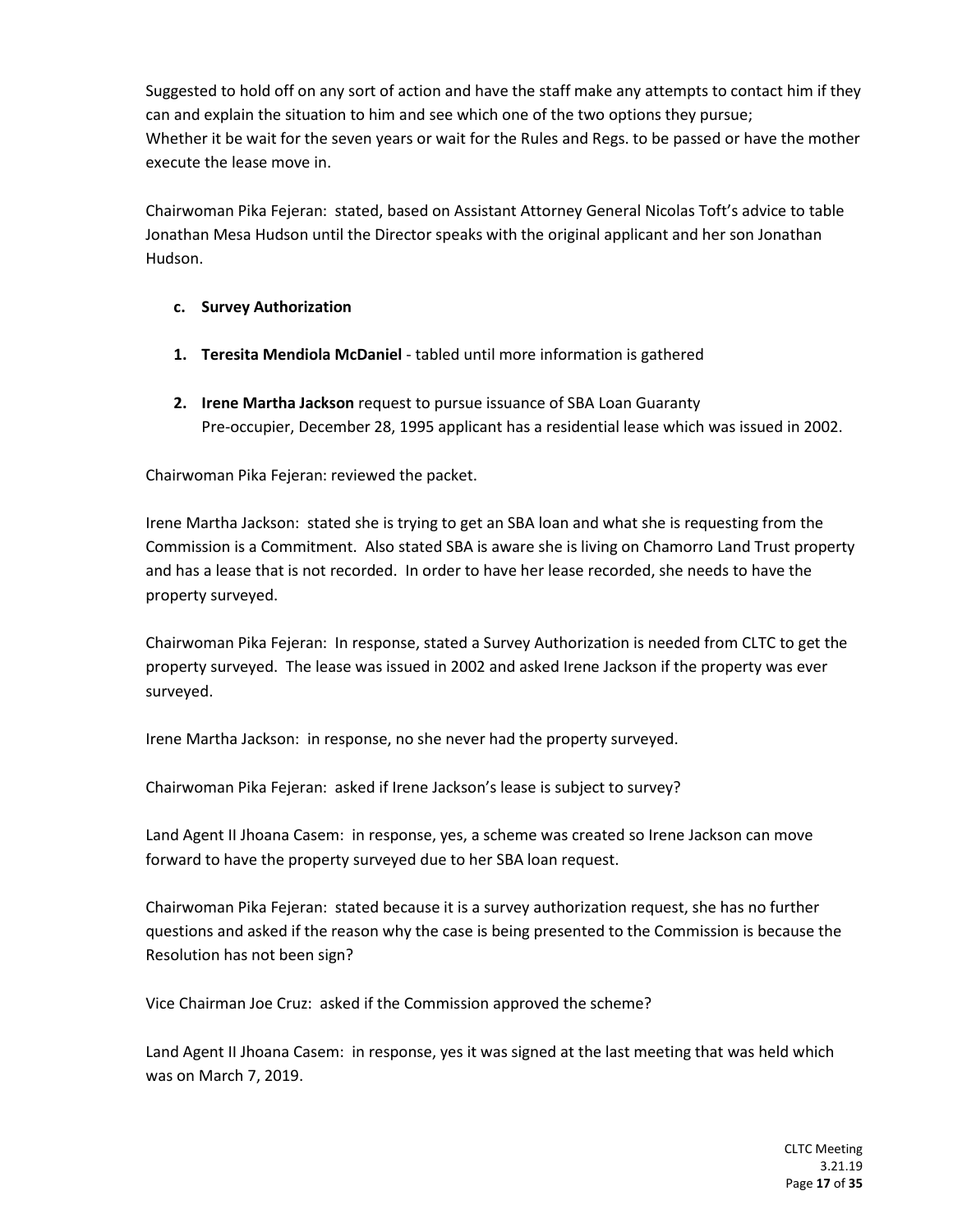Chairwoman Pika Fejeran: asked for a motion to be made to approve survey authorization for Irene Martha Jackson on Tract 15344, Block 9, Lot 15-1 Mangilao and upon completion and recording of the map to issue an addendum to the lease.

## **SO MOVED by Commissioner Techaira – PASSED Unanimously**

Chairwoman Pika Fejeran: explained to Irene Martha Jackson, her Survey Authorization is approved, once the survey has been completed and the map is recorded; the Commission has also moved to issue an Addendum to the lease reflecting the actual lot description. Also informed, Irene Martha Jackson, she'll only need to come back for the loan guaranty after the above said items on the motion in complete.

**3. Gilbert John Castro Sanchez – Tabled for CLTC Meeting scheduled April 18, 2019.**

Chairwoman Pika Fejeran: moved onto the next item on the agenda.

- **d. Transfer of Application Lease Rights**
- **1. Lynn Quichocho Molo – Not present, tabled for CLTC Meeting scheduled April 18, 2019.**
- **2. Jennifer Ann Pangelinan (deceased) – appearing before the Commission is Paul Bernard Jr. Pangelinan**

Athena Pangelinan is the original beneficiary for Jennifer Ann Pangelinan and is waiving her rights as the original listed beneficiary to Paul Bernard Jr. Pangelinan.

Chairwoman Pika Fejeran: stated, there is a property identified as a pre-occupier. Confirmed with Assistant Attorney General Nicolas Toft the request does need Board approval for this case.

Assistant Attorney General Nicolas Toft: in response, correct.

Chairwoman Pika Fejeran: stated there is a notarized letter requesting to relinquish Athena Pangelinan's rights as the original beneficiary to Paul Bernard Jr. Pangelinan. It indicates in the file they are pre-occupiers who have been occupying T18113, B8, L6, Mangilao.

The Commission is asked to approve the transfer of both beneficiary rights and application rights to Paul Bernard Jr. Pangelinan for a lease on the property that he has been occupying. Asked Assistant Attorney General Nicolas Toft: for confirmation the case presented is different from the other case which was tabled. (referring to Teresita Mendiola McDaniel). Assistant Attorney General Nicolas Toft: in response, correct. In this particular case, there is a death under Section 5.8 of the Rules and Regs which is allowed.

Chairwoman Pika Fejeran: asked if the Commission has any other questions

No other questions from Commission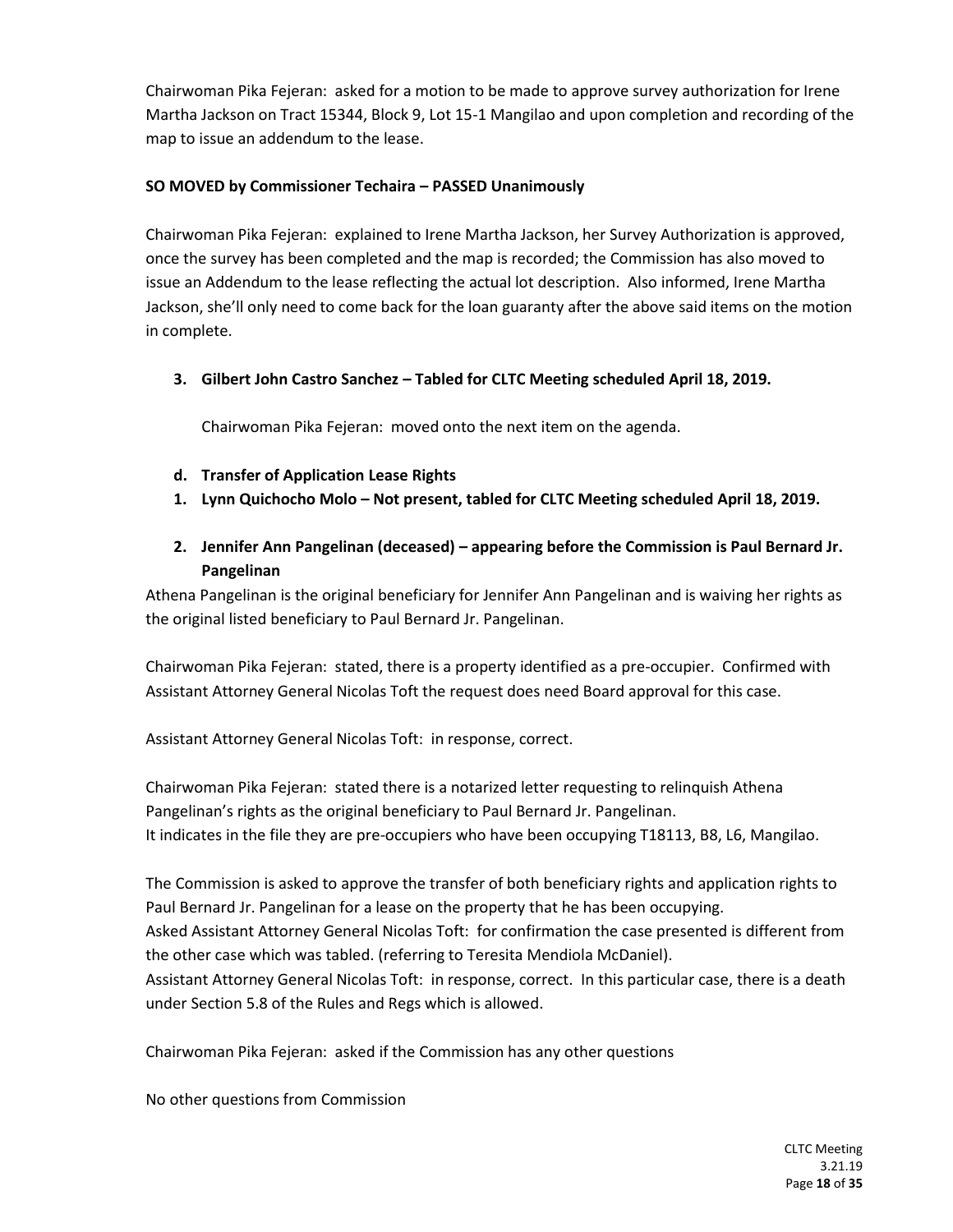Motion made by Vice Chairman Joe Cruz to approve the request for Paul Bernard Jr. Pangelinan as a beneficiary and applicant on Tract 18113, Block 8, Lot 6, Barrigada.

## **Second by Commissioner Techaira – PASSED Unanimously**

Chairwoman Pika Fejeran: stated to prepare lease subject to survey so Paul Bernard Jr. Pangelinan can get his Utility Authorization.

*Note: Verified with Audio recording, Motion made was on the wrong Municipality which was Barrigada. Motion to be restated to reflect correct Municipality, Mangilao.* 

**3. Marilyn San Nicolas** deceased applicant who named three of her children as beneficiaries. All three children are requesting to relinquish their rights as beneficiaries to their father Joseph Lizama San Nicolas. No lease was issued, Mayor's Certification shows family has been occupying the lot (Lot 8, Block 3, Tract 10316 Dededo) since 1982. Has a Land Use Permit No. 3669, under Joseph Lizama San Nicolas

Chairwoman Pika Fejeran: reviewed the packet and asked if Joseph San Nicolas has a CLTC application.

Joseph San Nicolas: in response, yes but a recent application.

Chairwoman Pika Fejeran: asked Joseph San Nicolas if he is currently occupying the property?

Joseph San Nicolas: in response, not yes but because he is asking to get water and power connected he was informed by the CLTC staff he would have his wife's name transferred to his.

Vice Chairman Joe Cruz: asked if the Land Use Permit No. 3669 is for the same site as Lot 8, Block 3, Tract 10316?

Administrative Director Jack Hattig III: in response, yes it is the same location.

Chairwoman Pika Fejeran: Asked for a motion

Motion made by Commissioner Techaira to approve the transfer to Joseph Lizama San Nicolas, in compliance with P.L. 23-38; Section 5.8 for Lot 8, Block 3, Tract 10316 Dededo

#### **Second by Commissioner Santos – PASSED Unanimously**

Chairwoman Pika Fejeran: moved onto Other Matters in the agenda

- **e. Other Matters**
- **1. Enriqueta Quinata Dionson – not present Tabled for April 18, 2018**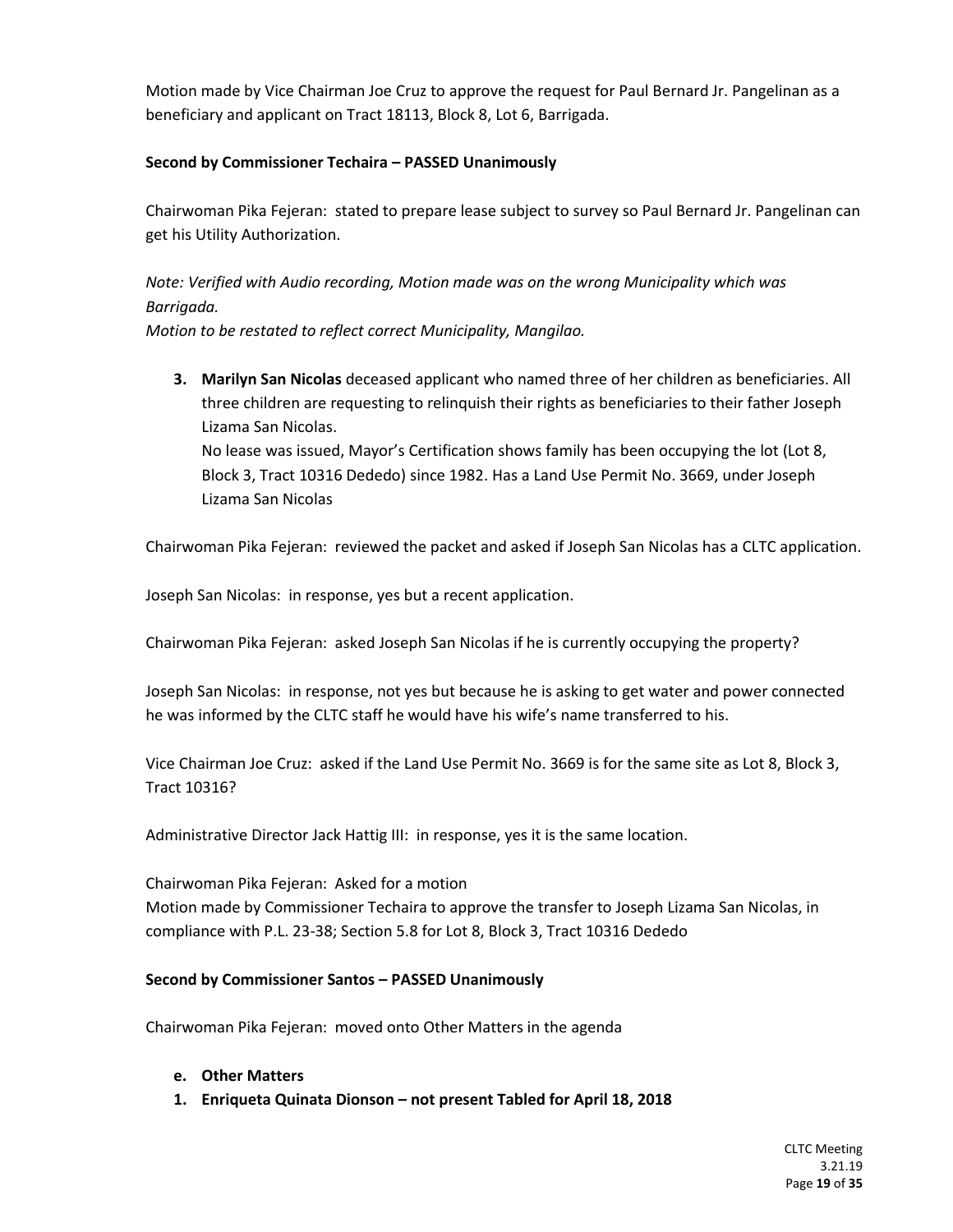**2. David B. Herrera** requesting for additional acreage for his cattle No date specified on Mayor's Certification for pre-occupying status, requested to have agricultural property, issued a survey authorization for 13.1 acres in Agat, survey is pending completion with Frank LG Castro

Chairwoman Pika Fejeran: requested for David Herrera to come forward and explain his request.

David Herrera: Speaking the Chamorro language asked the Commission if it would be okay to explain his request in Chamorro or if they preferred to have him speak in English.

Chairwoman Pika Fejeran: in response speaking the Chamorro Language, stated to speak in English.

David Herrera: stated his name and read a letter to the Commission in regards to his request. **Letter attached to minutes, Exhibit B.**

Chairwoman Pika Fejeran: asked David Herrera for his grazing plan.

David Herrera: referring to the lots shown on TV screen, stated his problem is in order for him to enter into the property, he would have to climb at least 40ft. hill which he feels is very steep. He if is able to get a lease, he would be able to get equipment to cut the hill down, but wants to reserve cutting the property. And what he is doing down is planting trees such as Mahogany, but with the grass fire that happened at least 50 percent of them burned. He requested for more seeds from the Dept. of Agriculture, once he knows where the perimeters are at, he would be able to design a system along those perimeters for a fire break at an estimate of 10 or 15 feet around. As of now he is not sure because he was quoted \$10,000. to \$15,000.00 to have the property surveyed.

Chairwoman Pika Fejeran: looked further into David Herrera's file and stated, in 2014, the Board approved David Herrera's use of lot 18 in Agat for grazing but no lease has been issued and there is no survey.

Asked David Herrera if he is requesting for the adjacent lots next to the lot that has been identified for him to incorporate those lots into his lot assigned to him.

David Herrera: in response, yes. Further explained the some of the lots was a ponding basin and the families put gravel rocks and those are lots or properties which he grew up in with Robert Fejeran, Danny Fejeran and Kathy Fejerean.

Chairwoman Pika Fejeran: in response, stated a disclosure, Robert Fejeran is her father in law.

David Herrera: in response, yes and further explained those property become flood zones but for Cattle Grazing, he has been working with Dept. of Agriculture in Hawaii and in Australia and found grass that would grow there, on red soil but it does need a lot of work.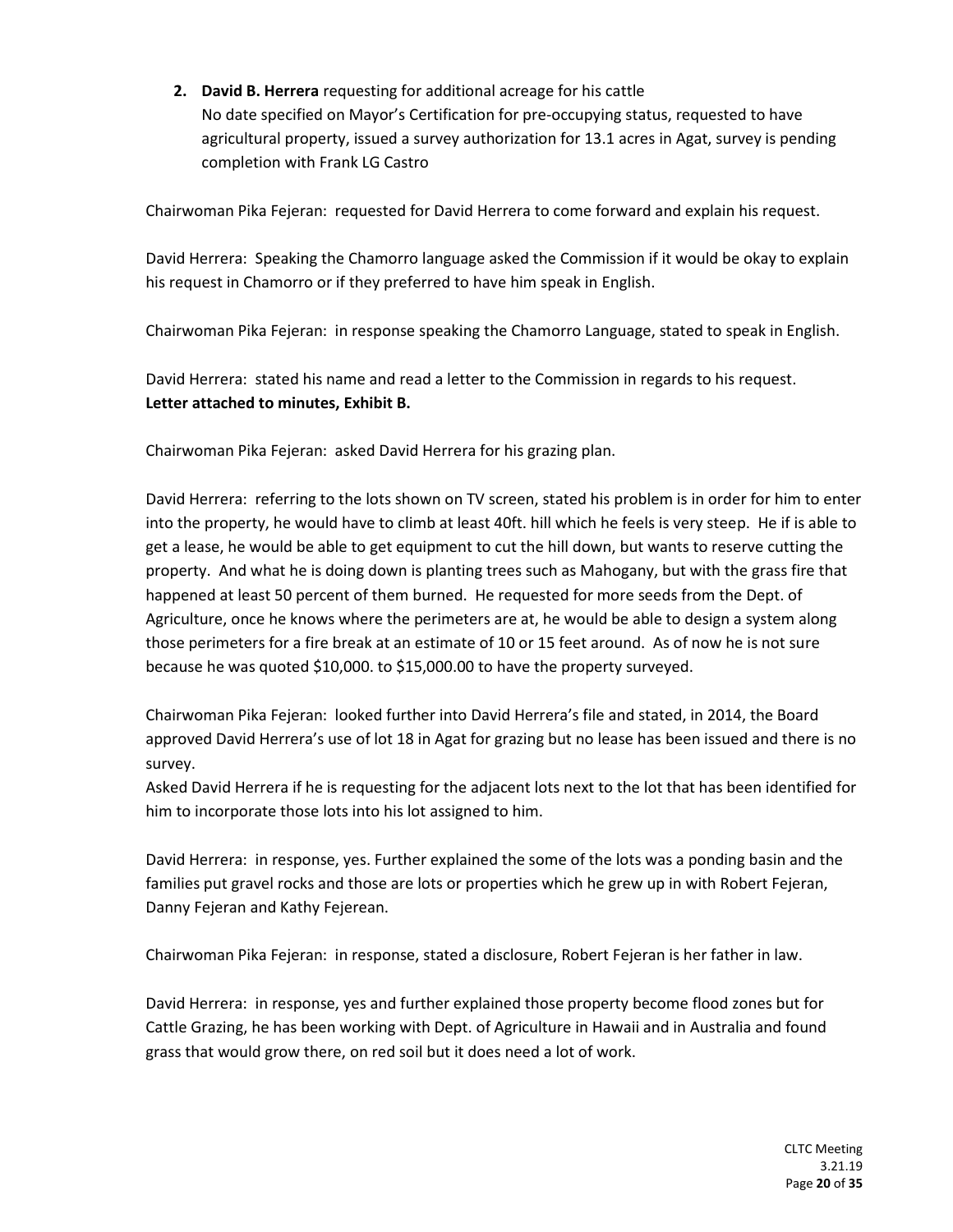Chairwoman Pika Fejeran: stated, it there is about six adjacent lots that have been issued leases and if it is not usable for the intended purpose, the Trust is doing a disservice by placing them there. Also considering the plans David Herrera has and the way the land would be used would be in the best interest to work with those individuals who were issued the lots and David Herrera to get him the access he needs and to preserve the property. At this point like, David Herrera mentioned there are people who were already issued those properties.

David Herrera: in response, stated, one of those individuals has been relocated to another property.

Chairwoman Pika Fejeran: stated, suggested for the CLTC staff to engage with the other individuals to see if they can be relocated to another property that useable. But in regards to the lot David Herrera is currently occupying; there is no lease, there is no survey.

Vice Chairman Joe Cruz: in response, stated, what needs to be worked on is to see if there is a covenant on the PUD when tract 319 was created and if it is included on Lot 18 then that would need to be removed from the PUD before you can safely say the lot can be used for grazing. Zoning is for GHURA housing.

David Herrera: in response, yes, it was a housing development.

Chairwoman Pika Fejeran: in response, asked how does a PUD affect Chamorro Land Trust Properties?

Vice Chairman Joe Cruz: in response, the lot designation as Tract 319, the tract has a covenant over all the subdivisions even if it is not developed due to the zoning under PUD.

Chairwoman Pika Fejeran: in response, asked if there is no covenant, what can CLTC do then?

Vice Chairman Joe Cruz: in response, the status will fall back on Chamorro Land Trust or is it still under GHURA? Under Tract 319, it was GHURA housing development.

Chairwoman Pika Fejeran: stated, the Commission needs to do more research on the David Herrera request. Asked to confirm the properties that have been leased to see if it can be developed for the lease holders and if cannot then the CLTC staff reach out to those individuals to see if they can be relocated.

No action taken at this time pending more research.

Administrative Director Jack Hattig III: asked to go over Enriqueta Quinata Dionson although she is not present.

**Enriqueta Quinata Dionson** requesting for Survey Authorization and lease due to her ailment 2006 Applicant LUP holder, LUP No. 3474 under Arceli C. Sarmiento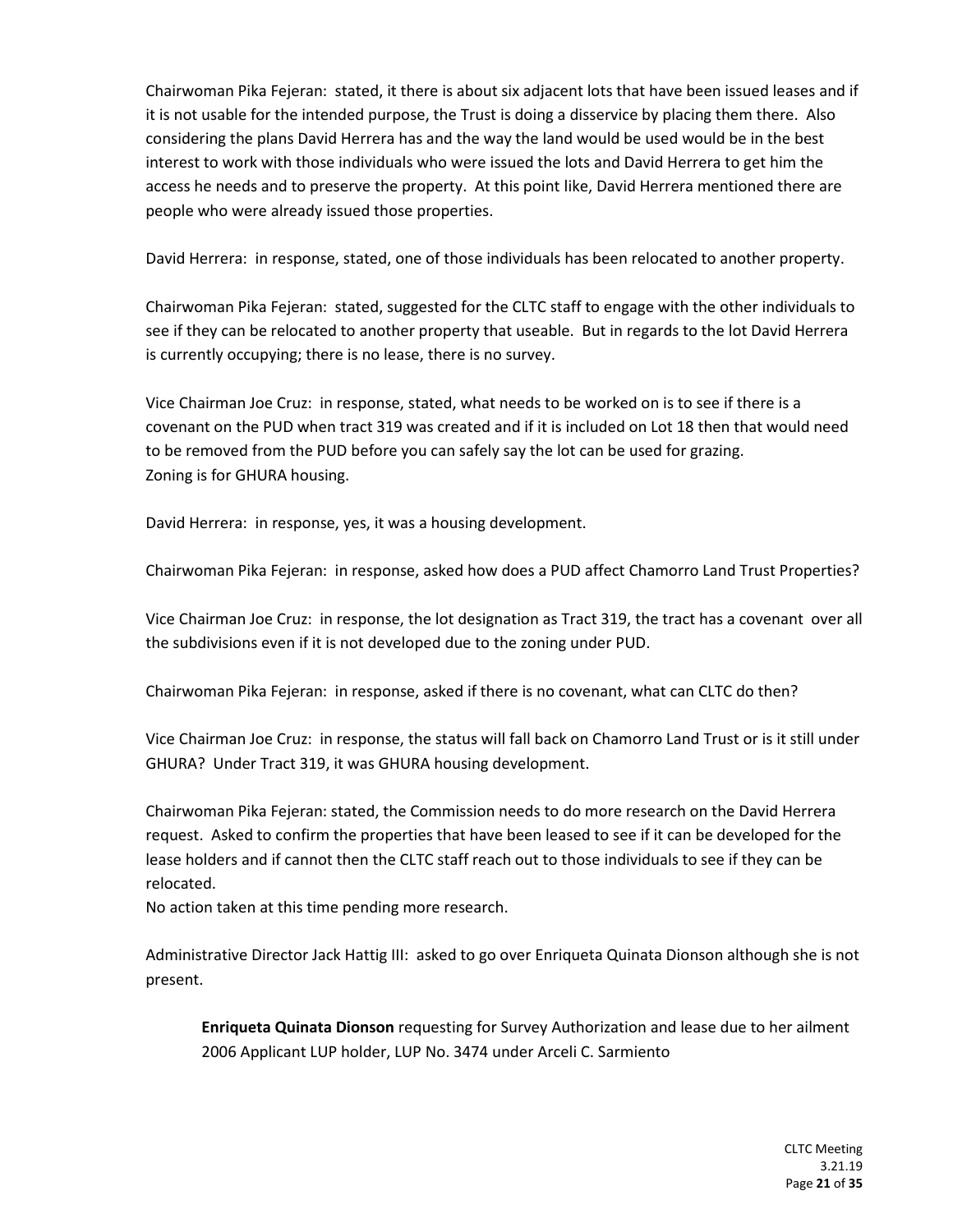Chairwoman Pika Fejeran: reviewed the file and asked if the applicant is currently occupying and if there are no utilities or survey and lease?

Land Agent II Jhoana Casem: in response, yes the applicant is occupying and there are no utilities. The scheme was created and approved at the last meeting, in lieu of Enriqueta Dionson trying to obtain an authorization for power due to her illness a doctor's note would be provided and is in her file. It would be up to the Commission to approve her lease and issuance of Utility Authorization.

Chairwoman Pika Fejeran: asked why was a new parceling done earlier in the year?

Land Agent II Jhoana Casem: in response, stated there was a request, Enriqueta Dionson came into the office in hopes to get an authorization from CLTC but because there was no survey done, CLTC had to scheme out the whole area, the whole parcel area was not schemed originally through the Master Plan.

Chairwoman Pika Fejeran: in response, Enriqueta Dionson is requesting to approve the issuance of a lease subject to survey and to include an authorization for utilities.

Land Agent II Jhoana Casem: in response, yes, however, once the survey is done, there would be an addendum to reflect the actual lot.

Chairwoman Pika Fejeran: asked if the Commission if they want to approve the lease for the applicant subject to survey.

Motion made by Commissioner Techaira to approve issuance of an Agriculture Lease for Enriqueta Dionson for Lot 10120-120 Dededo.

## **Second by Commissioner Santos – PASSED Unanimously**

Chairwoman Pika Fejeran: moved onto the Feja Families. **Feja Families**

#### **1. Mae Guerrero Lizama**

Jermain Guerrero: stated he wants to know what he needs to do in regards to the transfer, what is the process he needs to do in order to transfer Francisco Feja's property to his mom's sister?

Land Administrator Margarita Borja: in response and shown on the TV screen, explained property location for Francisco Cruz Feja.

Chairwoman Pika Fejeran: stated Francisco Cruz Feja on lot 5402-R5NEW-27, half acre lot, signed lease in 2008.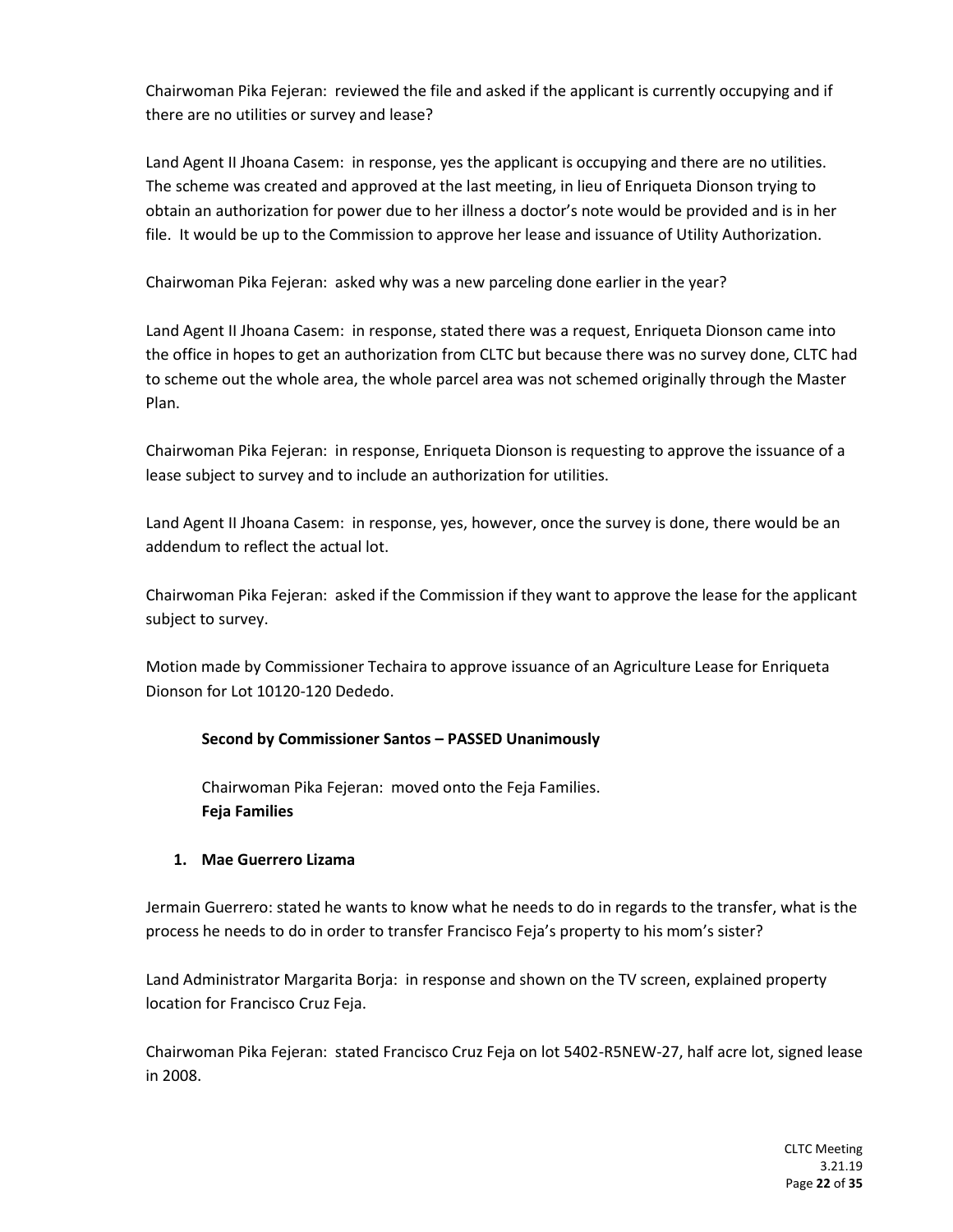Francisco Cruz Feja deceased, benefactor listed is Doris Santiago (Jermain Guerrero's mother) also deceased.

Asked Jermain Guerrero, if what he is asking for is to have the Commission assign the lot to his auntie based on what he and his siblings are requesting for? And asked for the name of his Auntie.

Jermain Guerrero: in response, Mae Guerrero Lizama

Chairwoman Pika Fejeran: asked how many children does Doris Santiago have and if her husband is still alive?

Jermain Guerrero: in response, five children and yes he is still alive.

Chairwoman Pika Fejeran: for affirmation, referred to Assistant Attorney General Nicolas Toft, stated, for a beneficiary assignment, all the interested parties sign affidavits relinquishing their rights to a certain individual.

Assistant Attorney General Nicolas Toft: in response, yes.

Jermain Guerrero: asked if the affidavit is available at CLTC or would he have to provide it himself.

Multiple Response: you would have to provide the affidavit however, CLTC does have notaries available.

Chairwoman Pika Fejeran: informed Jermain Guerrero, the affidavits are from all his siblings and is father designating Mae Lizama.

Land Administrator Margarita Borja: asked to ask a question to Mae Lizama who is also present in the meeting.

Asked Mae Lizama if she applied and paid the \$50.00 application fee.

Mae Lizama: in response, yes.

Land Administrator Margarita Borja: stated, she's an applicant however, just applied yesterday (March 20, 2019) or two days ago that she applied. And wasn't aware they were going to try to go through this process. If that was the case, Mae Lizama didn't need to apply in regards to paying the \$50.00 application fee. All that needed to be done was to fill out the application and take over the application of Francisco Feja.

Also stated and asked, Mae Lizama paid her application fee, would her application be terminated.

Chairwoman Pika Fejeran: stated Mae Lizama wouldn't be standing in line. CLTC would use her application information to stand in for Mr. Feja since she will have the lease. Informed Jermain Guerrero, he would have to appear before the Commission once all the affidavits are done in order for the Commission to move further on the lease.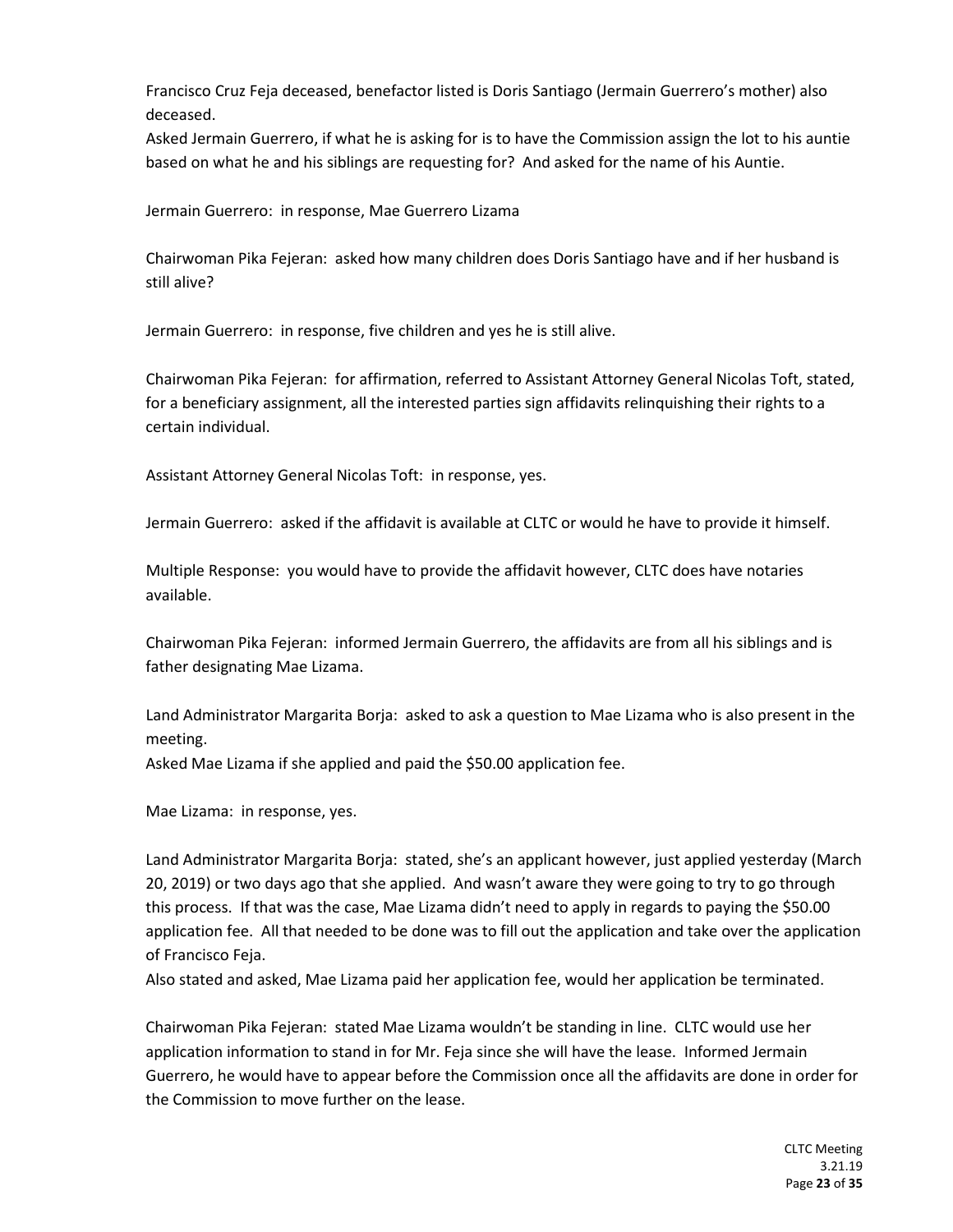#### **2. Jermain Guerrero**

Jermain Guerrero: asked about his property and the status of his lease. He stated, he notice throughout the meeting, the Commission has been approving properties for leases without a survey, he on the other hand has completed his survey for his property but was not issued a lease.

Chairwoman Pika Fejeran: reviewed Jermain Guerrero's packet, stated there are three family members who had their surveys done but no leases were issued. Going through the list are the

following: Abraham John Guerrero (older brother), Frederico Quinata Santiago (step dad) and himself Jermain Guerrero.

Jermain Guerrero: informed the commission, there was a survey completed and the Surveying Co. was supposed to submit the map to DLM and not sure what happened after that.

Chairwoman Pika Fejeran: asked who is the surveyor?

Jermain Guerrero: in response, his surveyor was Artiga and according to Land Administrator Margarita Borja, Mr. Artiga had recently lost his license.

Land Administrator Margarita Borja: in response, it was not recently but it was during that time frame Jermain Guerrero's property was surveyed where Mr. Artiga's license was revoked. Jermain Guerrero has a map and needs to be approved, his map never went through the process. It was submitted for an initial check but it never came back for the final.

Chairwoman Pika Fejeran: asked, if the map can be taken through the whole process? What does CLTC need to do?

Land Administrator Margarita Borja and Engineering Tech. Melvin Javier: stated CLTC would have to verify with Mr. Paul Santos, Chief Cadastral in regards to what other steps or what needs to be done to get it the map approved.

Chairwoman Pika Fejeran: asked that CLTC try to take care of the map approval in-house with Dept. of Land Management since Jermain Guerrero has already done his part.

Engineering Tech. Pierce Castro: asked Jermain Guerrero if the points were set on the property.

Jermain Guerrero: in response, yes, the points were all set.

Chairwoman Pika Fejeran: asked the Commission to take a look at Jermain Guerrero's staff report in regards to requesting issuance for a lease for Lot 21, Block 9, Tract 15213, Mangilao containing an area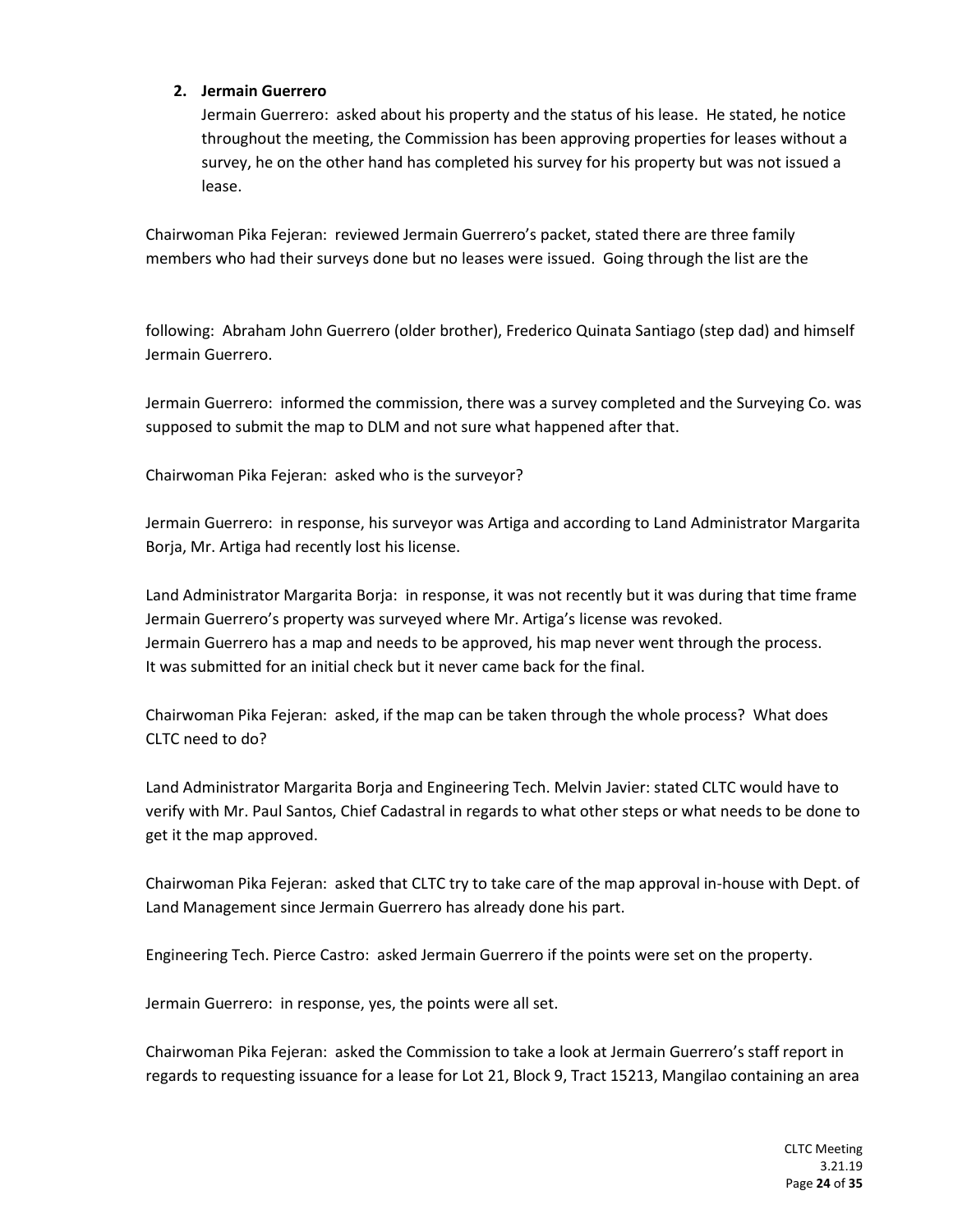of .05 acres with the understanding that a map has been submitted and the survey has to be finalized and the map recorded. And ask the lease still be put together.

Commissioner Techaira: stated the Commission can do it.

Chairwoman Pika Fejeran: asked for a motion

Motion made by Commissioner Techaira to approve the issuance of a ground lease for Lot 21, Block 9, Tract 15213, Mangilao.

## **Second by Commissioner Santos – PASSED Unanimously**

Chairwoman Pika Fejeran: stated to Jermain Guerrero his lease has been approved and moved on to Frederico Quinata Santiago

**3. Frederico Quinata Santiago** requesting to process his agriculture application and issuance of a Ground Lease. Was issued a Notice of Intent to Award on August 16, 2004, for a portion of Lot 5402 containing an area of no more than .05 acres. Part of the Feja family.

Chairwoman Pika Fejeran: reviewed the staff report. Stated the request is issuance of a Ground Lease.

Administrative Director Jack Hattig III: asked Frederico Santiago if he knows the status of his survey.

Multiple response: the status is the same for all three lots (lots shown on TV screen) the lots were surveyed a map was submitted to DLM but not approved.

Chairwoman Pika Fejeran: stated to have a motion

Motion made by Commissioner Techaira to approve the issuance of a Ground Lease for Lot 20, Block 9, Tract 15213, Mangilao for Frederico Quinata Santiago.

#### **Second by Commissioner Santos – PASSED Unanimously**

**4. Abraham John Guerrero –** request to process Agriculture Application as a pre-occupier and issuance of an Agriculture Lease. Part of the Feja Family **1995 Applicant; application no. 1040** Notice of Intent to Award was issued in January 25, 2006, for a portion of Lot 5402

Chairwoman Pika Fejeran: stated the third property under the same circumstances is for Abraham John Guerrero for lot 22, Block 9, Tract 15213. Asked the Commission for a motion.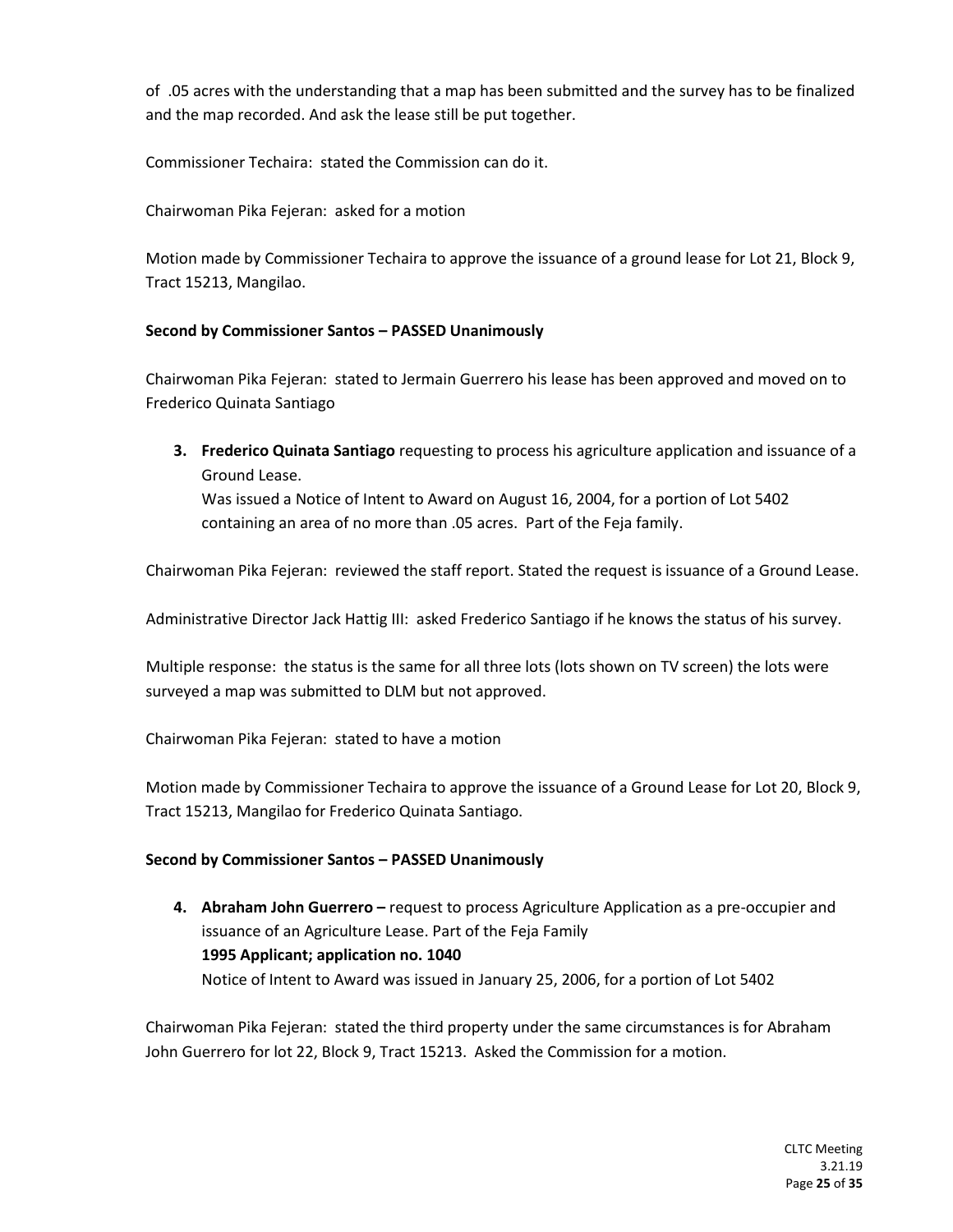Motion made by Vice Chairman Joe Cruz to approve the request for a Ground Lease on Lot 22, Block 9, Tract 15213 for Abraham John Guerrero

## **Second by Commissioner Santos – PASSED Unanimously**

**5. Francisco Cruz Feja** is an original applicant who is now deceased, named Emanuel Guerrero, aka: Howard Guerrero as a benefactor. Emanuel Guerrero, aka: Howard Guerrero is a current Agriculture Lessee and is requesting to transfer his rights as a benefactor to his daughter Valerie Guerrero

Chairwoman Pika Fejeran: reviewed the packets to be sure the Commission is following the sequence. Stated, Francisco Cruz Feja designated his nephew Howard Guerrero to be his beneficiary.

Howard Guerrero stated his name for the record and explained how is legal name is Emanuel Guerrero and is also known as Howard Guerrero.

Chairwoman Pika Fejeran: in response, stated there is an Affidavit of Identity in file and asked as a designated beneficiary to Francisco Cruz Feja's property, what would he like to do with it?

Unknown Family member asked for the property to be identified on the TV screen Property lots shown on TV screen and identified. Lot 1-1

Land Agent Margarita Borja: stated and asked Howard Guerrero if he is aware of the history for the lot. Multiple lots shown on TV screen. It was explained to Howard Guerrero, Francsico Cruz Feja asked for a specific lot to be issued to Linda Calica (Feja Family Member and CLTC applicant) then, Francisco Cruz Feja requested for the lot behind Linda Calica but it was already issued to another lessee.

Howard Guerrero: in response, asked why did CLTC issue the lot to another person, in the area, they are all Feja families and they have siblings who want to live in the property?

Chairwoman Pika Fejeran: stated, with understanding the actual property, the agriculture property, there is no description, no survey to tell the Commission where it is.

Howard Guerrero: stated, it was during a time when his grandfather was given 13 acres of property in the area.

Unknown Family Member: stated, in 1953

Chairwoman Pika Fejeran: in response, is aware there was 13 acres, then 7 acres and went down to 1 acre from the Arruendo program.

Unknown Family Member: asked why one acre?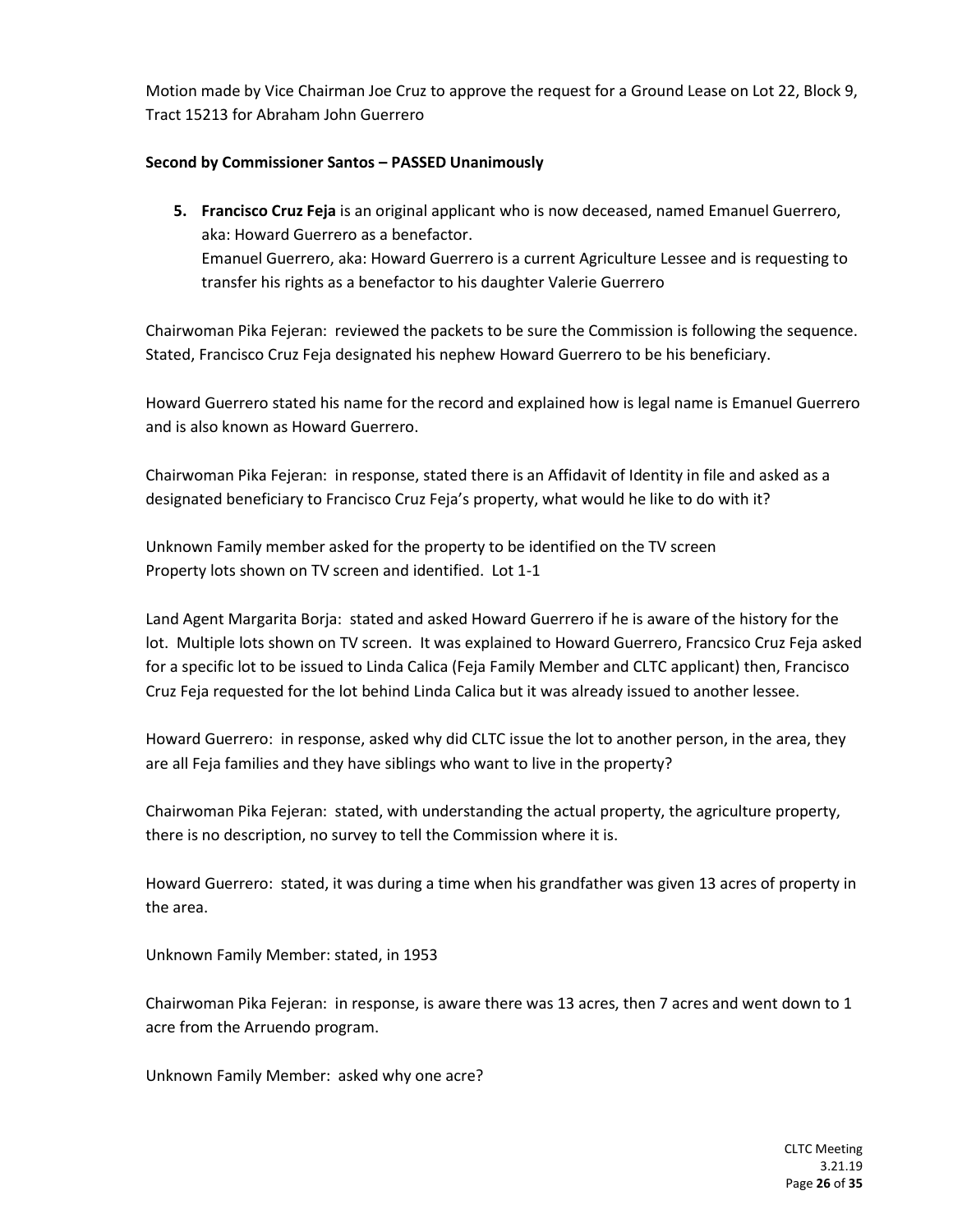Land Administrator Margarita Borja: stated the property went down as far as Delfina Arciga. Her last Land Use Permit was only for an acre.

Unknown Family Member: asked if the property the Land Administrator Margarita Borja is referring to is the property that was under her great grandfather?

Land Administrator Margarita Borja: in response, she believes it did originate from him.

Chairwoman Pika Fejeran: in response, wanted to be sure the properties identified on the TV screen is the correct properties everyone is referring to.

Land Administrator Margarita Borja: in response referred to two other lots shown on TV screen and stated the lot pointed out is where their grandfather was staying and the lot was supposed to be given to his dad, but for some reason the lot was given to Linda Calica.

Lot shown on TV screen and identified as two different half acres was given both to Francisco Cruz Feja, an agriculture and a residential, which one should have gone to Emanuel but instead it was given to Linda Calica.

Also stated, what CLTC did was create other lots (shown on TV screen). With the lots that were created, if approved by the Commission can be issued to Howard Guerrero.

Chairwoman Pika Fejeran: in response, stated okay and asked what does Howard Guerrero want to do?

Land Administrator Margarita Borja: in response, what Howard Guerrero wants to do is transfer his beneficiary rights to his daughter Valerie Guerrero.

Valerie Guerrero situation is now going to connect with Lorette Guerrero. Valerie Guerrero is a 2006 applicant who switched application dates with Lorette Guerrero who are a part of the 102 "Null and Void" leases. If approved, asked if Valerie Guerrero's application will be "Null and Void" due to the switch and now becoming a 2006 applicant or would it just be considered a transfer from Francisco Cruz Feja's file and process the transfer and request in that regard.

Unknown Family member speaking earlier now identified as Lorette Guerrero.

Chairwoman Pika Fejeran: in response, stated the Commission has decisions to make. The first is to assign the Agriculture lease the Commission is presently reviewing from Francisco Cruz Feja to one of the vacant lots of 5-1 or 5-2 because it the lot description was not described on the lease. 2.) To approve the transfer of beneficiary rights from Emanuel Guerrero aka: Howard Guerrero to his daughter, Valerie Guerrero, however; in order to complete the process. Also stated, if the switch between Valerie and Lorette Guerrero is considered to be "Null and Void" then it is like it never happened, but there was a lease.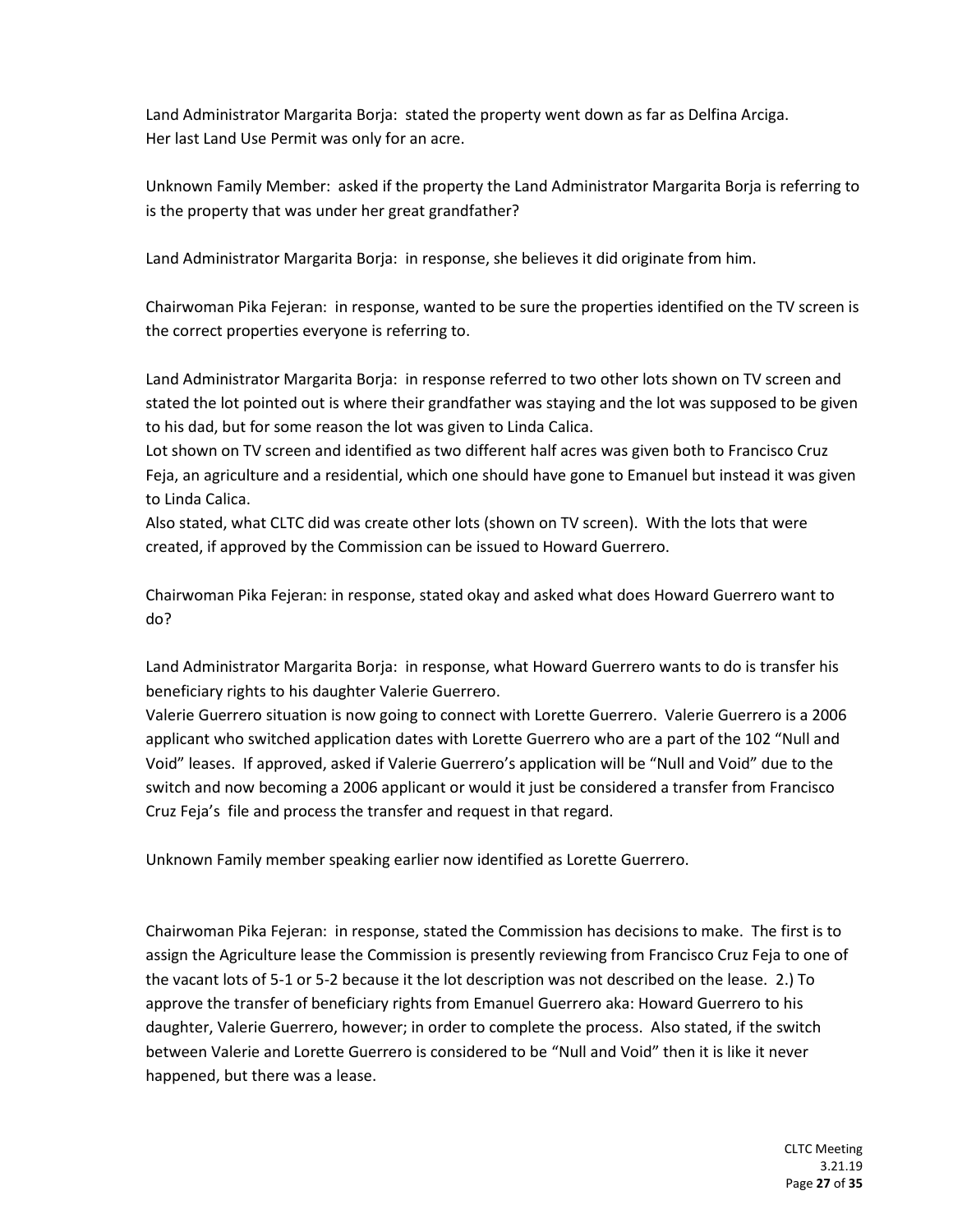Administrative Director Jack Hattig III: in response stated, it is like the switch never happened.

Land Administrator Margarita Borja: in response, stated there was a lease issued to Lorette Guerrero as a 1995 due to the switch which is now being held up because it is part of the 102 "Null and Void" list.

Chairwoman Pika Fejeran: in response, stated, if the Commission was to approve the request to transfer beneficiary rights to Valerie Guerrero moves in, the lease would be under Lorette.

Administrative Director Jack Hattig III and Land Administrator Margarita Borja: both stated after the process to take them off the 102 "Null and Void" list.

Chairwoman Pika Fejeran: stated, the Commission would have to make a motion to assign the Agriculture Lease of Francisco Cruz Feja.

Lorette Guerrero: chimed in and stated her brother in law Michael Arriola who applied in 1995 on behalf of her sister Samantha who at the time was a minor; now they are married. Asked if Valerie and if given to Michael Arriola (Samantha) to be placed next to each other.

Lorette Guerrero and Howard Guerrero: stated, they will take the 5-2, Tract 15213 for Valerie Guerrero.

Chairwoman Pika Fejeran: asked if the Commission approve the transfer of beneficiary rights from Emanuel Guerrero, aka: Howard Guerrero to Valerie Guerrero and the placement of the current lease (lease reviewed in file) of Tract 15213, Lot 5-2 Mangilao.

Commissioner Techaira: SO MOVED the motion

Second by Vice Chairman Joe Cruz- PASSED Unanimously

Chairwoman Pika Fejeran: stated, the lease will now be under Valerie Guerrero's name for Tract 15213, Lot 5-2.

Chairwoman Pika Fejeran: moved on to the next Feja Family member, Allen Michael Bukikosa Arriola.

**6. Michael Allen Bukikosa Arrioloa** request to process Residential Application and issuance of a Residential Lease. **Application date: December 2, 1995 – Application No. 647** Was issued a Notice of Intent to Award in January 30, 2007.

Chairwoman Pika Fejeran: reviewed the file and asked Howard and Lorette Guerrero if there are any other family members that could possible come to the Commission and ask why the lots were given to them?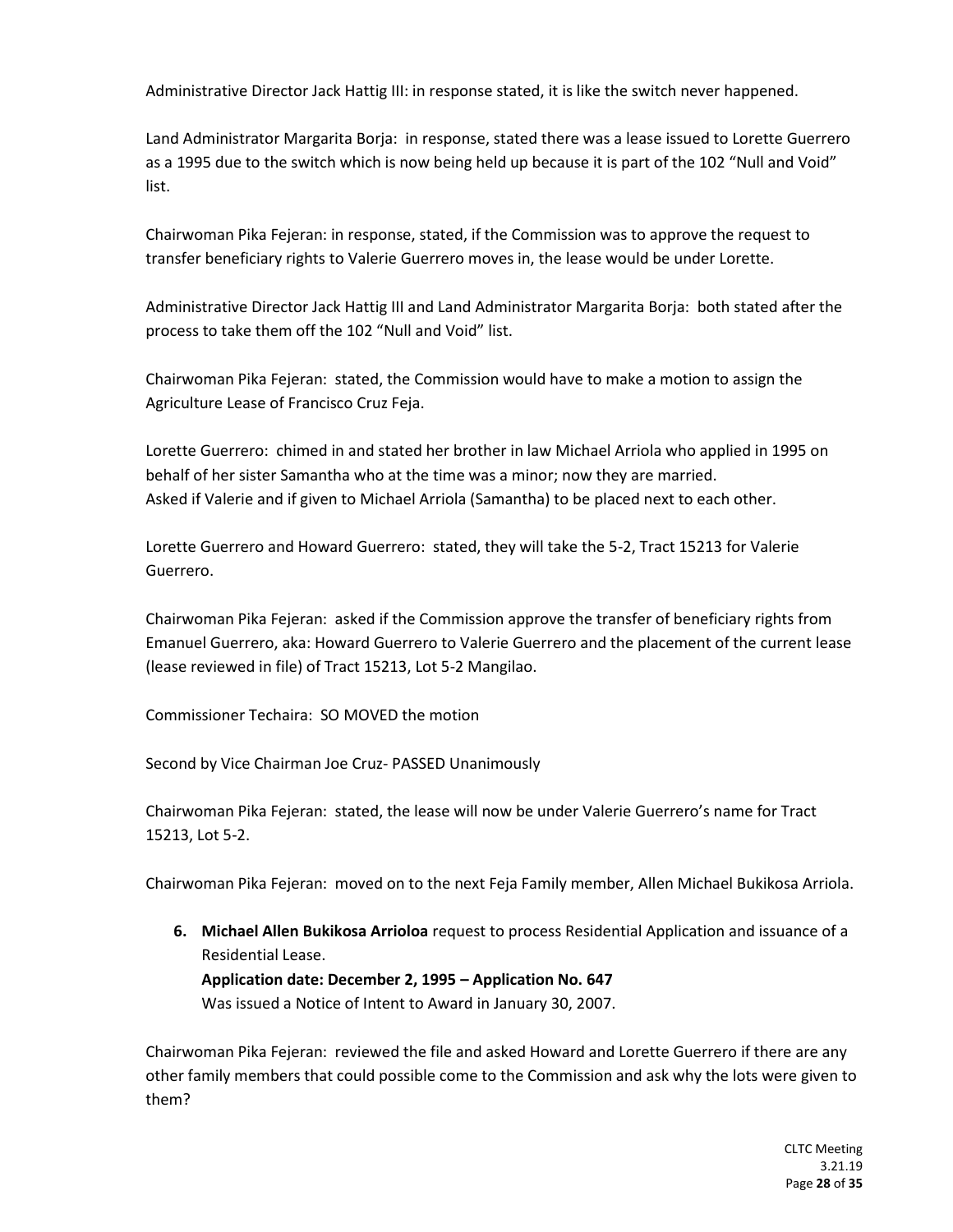Howard Guerrero and Lorette Guerrero: in response, stated no and if they applied in 1995 then it should be okay, fair game.

Member from the public audience: asked in regards to Lot 5-1, would it be under Michael Arriola's name or under Samantha's name?

Lorette Guerrero: in response, stated it would be under both names because they are married.

Chairwoman Pika Fejeran: in response, made the correction and stated it would only be under Michael Arriola's name on the lease, it is only held under one person's name.

Multiple discussions among family members.

Chairwoman Pika Fejeran: stated and informed Howard and Lorette Guerrero, Michael Arriola needs to hold the lease for seven years before he can transfer it to his daughter's name.

Howard and Lorette Guerrero: both acknowledged information given by Chairwoman Pika Fejeran in regards to the lease transfer.

Chairwoman Pika Fejeran: stated in the case of Michael Allen Bukikosa Arriola, there is a request to issue a Residential Lease at Tract 15213, Lot 5-1. And considering the fact the Mr. Arriola's wife is a Feja and the Feja's have a lot of history on the land and asked if the Commission wants to make a motion to approve the lease.

Motion made by Commissioner Techaira to issue a Residential Lease to Michael Allen Buikikosa Arriola for Lot 5-1, Tract 15213, Mangilao.

Second by Vice Chairman Cruz – PASSED Unanimously

Chairwoman Pika Fejeran: moved on to Lorette Tenorio Guerrero (Feja family)

**7. Lorette Tenorio Guerrero** – requesting to process Residential Applicant as a pre-occupier and the issuance of a Residential Lease. **Application Date before switching with Valeria Guerrero:** March 22, 2006, **Application No.** 006485 Switched application dates and time with Valerie Guerrero: Switched application date: December 7, 1995

Chairwoman Pika Fejeran: stated as it was described earlier in the meeting Lorette Guerrero is a 1995 switched applicant with Valerie Guerrero. The "Null and Void" lease is under Lorette Guerrero. Stated Lorette is currently residing on Lot 5402, her original application date is in 2006 and is a descendant of pre-occupiers and is now coming to the Commission requesting to honor the family history and consider Lorette to be a pre-occupier so she may continue to occupy on that property.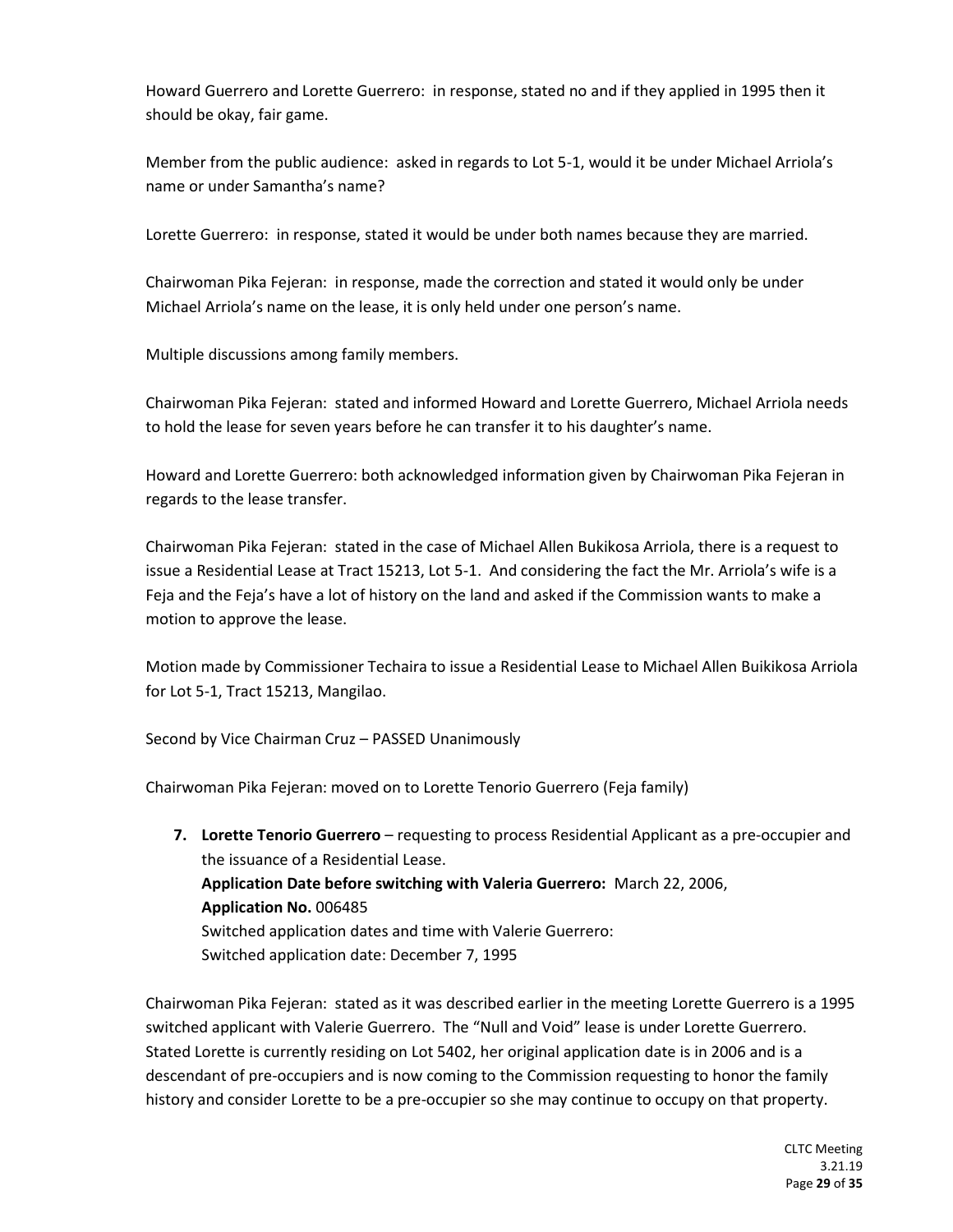Asked Assistant Attorney General Nicolas Toft is there any issues with the Commission to declare Lorette Guerrero as a pre-occupier after the fact she was consider to be a part of the 102 "Null & Void" list?

On her application, Lorette Guerrero did not indicate she is a pre-occupier.

Lorette Guerrero: in response, stated that is what she had mention to the Legislature. But did provide a Mayor's Certification.

Assistant Attorney General Nicolas Toft: in response, stated the Mayor's Certification did not provide an effective date on it. With the Pre-Occupation it would have to have a date to indicate when the pre-occupancy took place. It would need a certain date, prior to 1995.

Chairwoman Pika Fejeran: asked if there was an issue getting the survey done?

Lorette Guerrero: in response, stated she initially hired Blas Atalig and then a complaint was filed and hired Mr. Castro and the survey is done.

Land Administrator Margarita Borja: in response, informed the Commission Lorette Guerrero completed everything, the survey and the lease. But it was stopped when the controversies started.

Chairwoman Pika Fejeran: stated she is not able to find the Mayor's Certification in the file.

Land Administrator Margarita Borja: stated, Lorette's Mayor's Certification only indicated she is living on Tun Kiko Feja St. but does not have a date as to when she started to live there.

Chairwoman Pika Fejeran: stated she would be comfortable understanding Lorette Guerrero's lineage and the Feja family occupying since the 1950's or even before then and is comfortable honoring the Pre-Occupier status.

Vice Chairman Joe Cruz: asked in regards to the application indicating Lorette Guerrero is not occupying would that come back in question in the future?

Land Administrator Margarita Borja: in response, stated Lorette Guerrero filled out a Status Change Form indicating from her original NO she is not occupying to YES she is now occupying.

Chairwoman Pika Fejeran: asked if the Commission wants to make the finding that Lorette Tenorio Guerrero is a pre-occupier and with that finding; does the Commission want to approve the issuance of a Residential Lease for the property she is currently occupying as a pre-occupier.

Motion made by Vice Chairman Joe Cruz to approve the application for Lorette Tenorio Guerrero on a Residential Lease as a pre-occupier on Lot 19, Block 9, Tract 15213.

Second by Commissioner Santos – PASSED Unanimously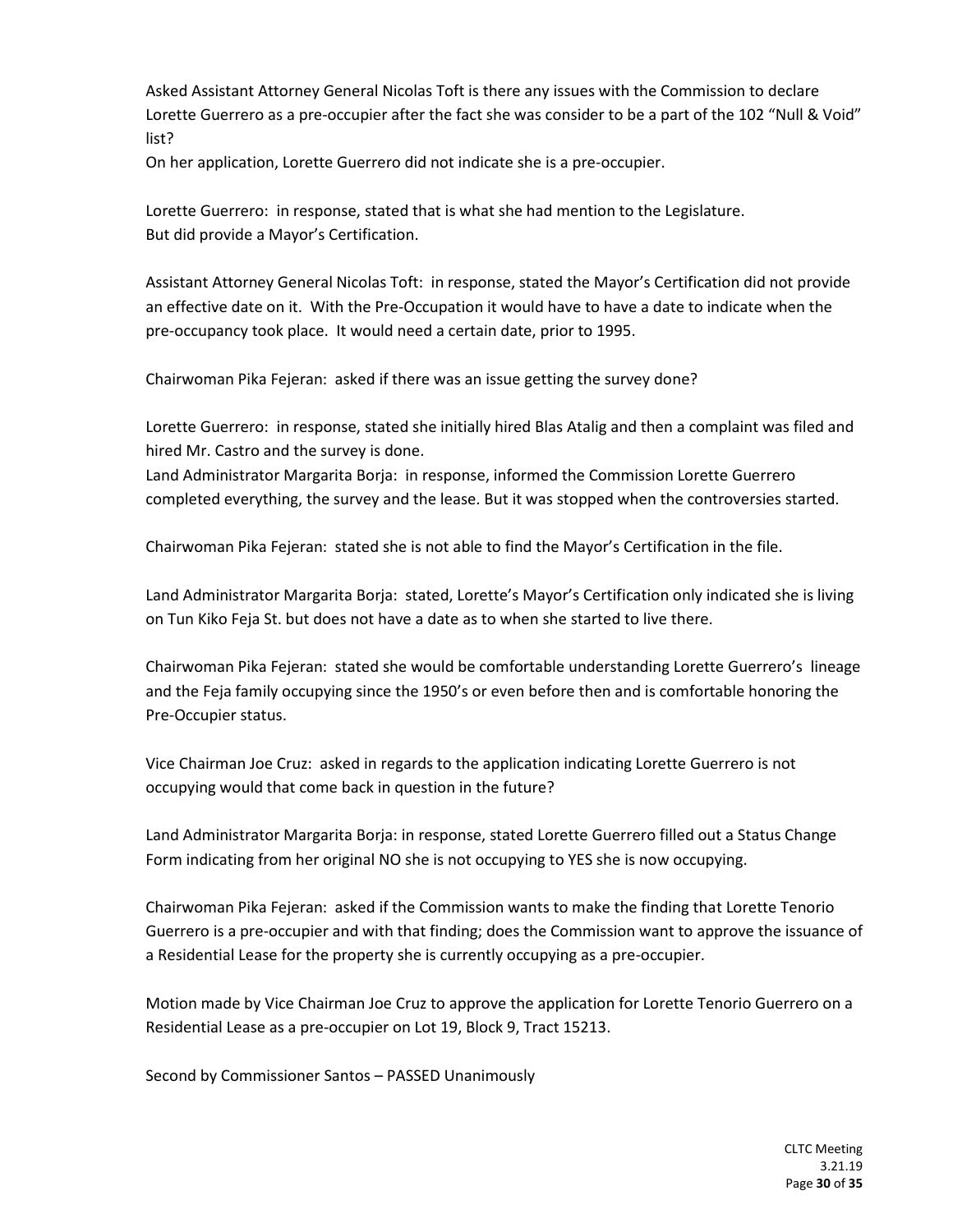Lorette Guerrero: asked about her lease to get her Loan Guaranty

Assistant Attorney General Nicolas Toft: advised the Commission to create a new lease.

Lorette Guerrero: asked to ask a question on behalf of her dad in regards to the seven year leasing.

Her dad is asking to divide his agriculture property to his two sons and if he can list them both as beneficiaries.

Assistant Attorney General Nicolas Toft: in response, you can only list one beneficiary.

Lorette Guerrero: asked if one son is listed as a beneficiary and when the time comes, can that one son split the property to give the other son.

Administrative Director Jack Hattig III: in response, splitting property is not allowed under the current Rules and Regulation.

Chairwoman Pika Fejeran: in response stated, when the time comes, one son can relinquish half an acre to the other son. Asked Lorette Guerrero if any of them are CLTC applicants.

Lorette Guerrero: in response, stated, one of them is under the Land for the Landless program in Astumbo and the youngest brother is not a CLTC applicant. Also asked on behalf of her family wanted to know if there are any more lots available in the Feja area?

Land Administrator Margarita Borja: in response, stated, the only areas CLTC came up with is the Delfina Arciga area (Lots shown on TV screen) which will be presented to the Commission as well. If there are any other availability for lots, it will be on the back side of 5402 (lot shown on TV screen)

Lorette Guerrero: stated she has family members living in the states who are concerned and would like to know and thanked the Commissioner.

Chairwoman Pika Fejeran: moved on to Christina C. Guerrero

Christina C. Guerrero requesting for a Survey Authorization to determine the encroachment onto the neighbor's lot. Her house is encroaching on CLTC client Tricia Flores Templo's lot on Tract 10316, Block 15, Lot 23 Dededo. Tricia Flores Templo's lot has been surveyed and is in the plans to have a fence on her area.

Christina C. Guerrero: Stated her house is encroaching onto the neighbor's lot. She was on the property since 1991. She relinquished her rights to the lot in the back and was given the Lot 26 in the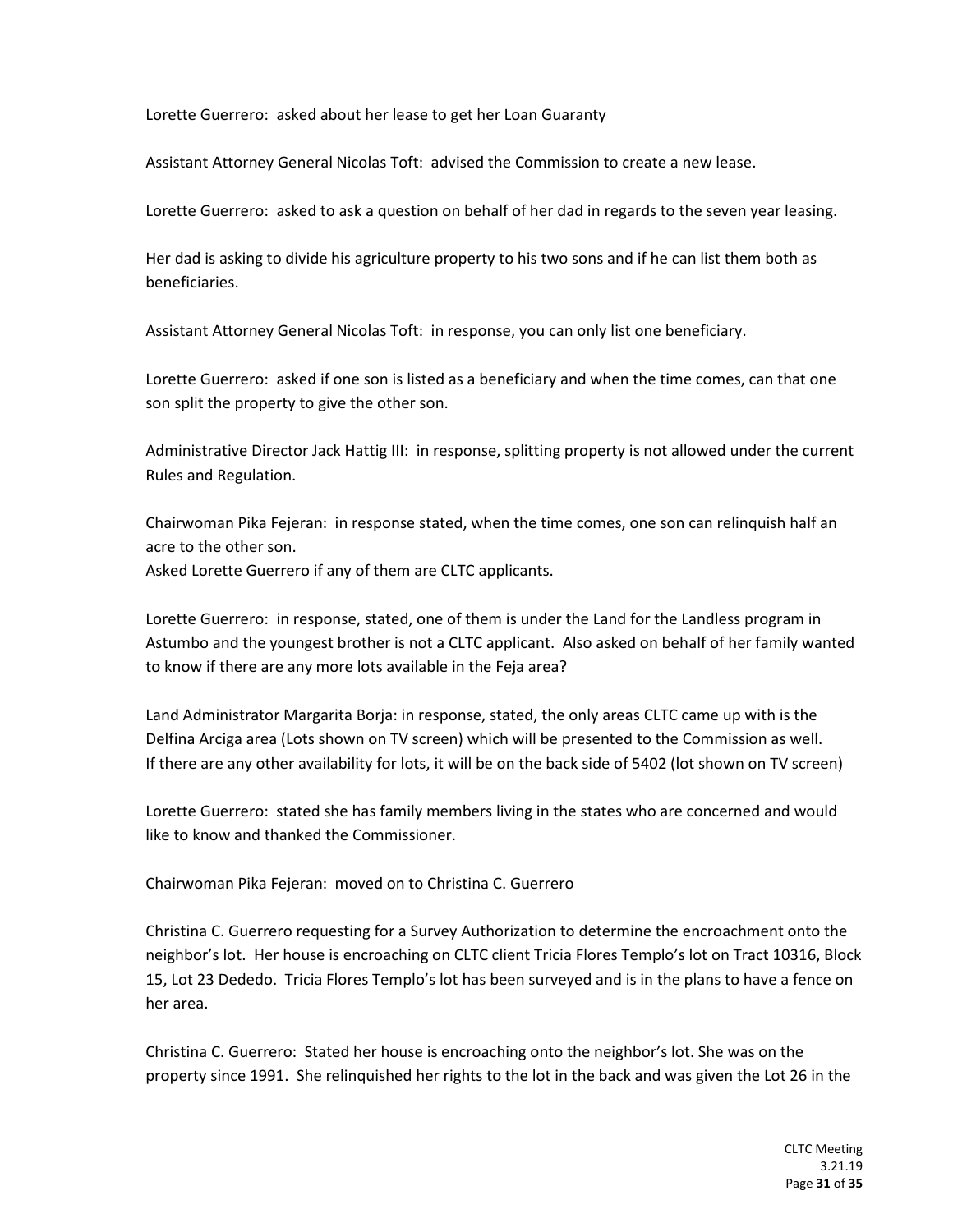front not knowing she was supposed to be on lot 23. The individual who is there paid for their survey and was given a map is now her house is sitting on half of the individuals lot.

Chairwoman Pika Fejeran: stated Lot 23 is the lot on the left (lots shown on TV screen). What the lease says is a portion of and not more than one half acre subject to survey.

What should have happened is when the lease was signed, Christina Guerrero should have hadthe property surveyed. That didn't happen, so now the Commission needs to find a remedy for the situation for both lessees.

Land Administrator Margarita Borja: stated, basically what happen is, there was a surveyed done on all those properties (shown on TV screen). It showed the house within the property, however, as time went on and on the survey map, everything as of present day reflects on the survey.

Chairwoman Pika Fejeran: asked Christina Guerrero to show the Commission her house and lot that is displayed on the TV screen.

Christina Guerrero: after showing her house and lot on the TV screen asked if she can get a Survey Authorization.

Chairwoman Pika Fejeran: asked if the survey can be done in house and for a motion to approve a survey authorization.

Motion made to by Commissioner Techaira to approve Survey Authorization Tract 10316, Block 15, Lot 26, Dededo under Christina C. Guerrero.

## **Second by Vice Chairman Joe Cruz – PASSED Unanimously.**

Administrative Director Jack Hattig III: stated an individual from the audience would like to make public comments.

Peter Rosario stated his name for the record and informed the Commission he lives in Dededo, Ysengsong behind La Familia Mart and has been living on the property for six years. He also informed the Commission he doesn't have any water and is requesting how to get water or the possibilities of transferring to another lot where there is water.

Chairwoman Pika Fejeran: asked to refer his case to the Administrative Director or with one of the CLTC Land Agents to get more information and prepare a staff report.

Administrative Director Jack Hattig III: had Land Agent I, Lydia Taleu assist Peter Rosario.

Administrative Director Jack Hattig III: asked the Commission to review other agenda items in particular the Budget Project due to the budget call coming out soon.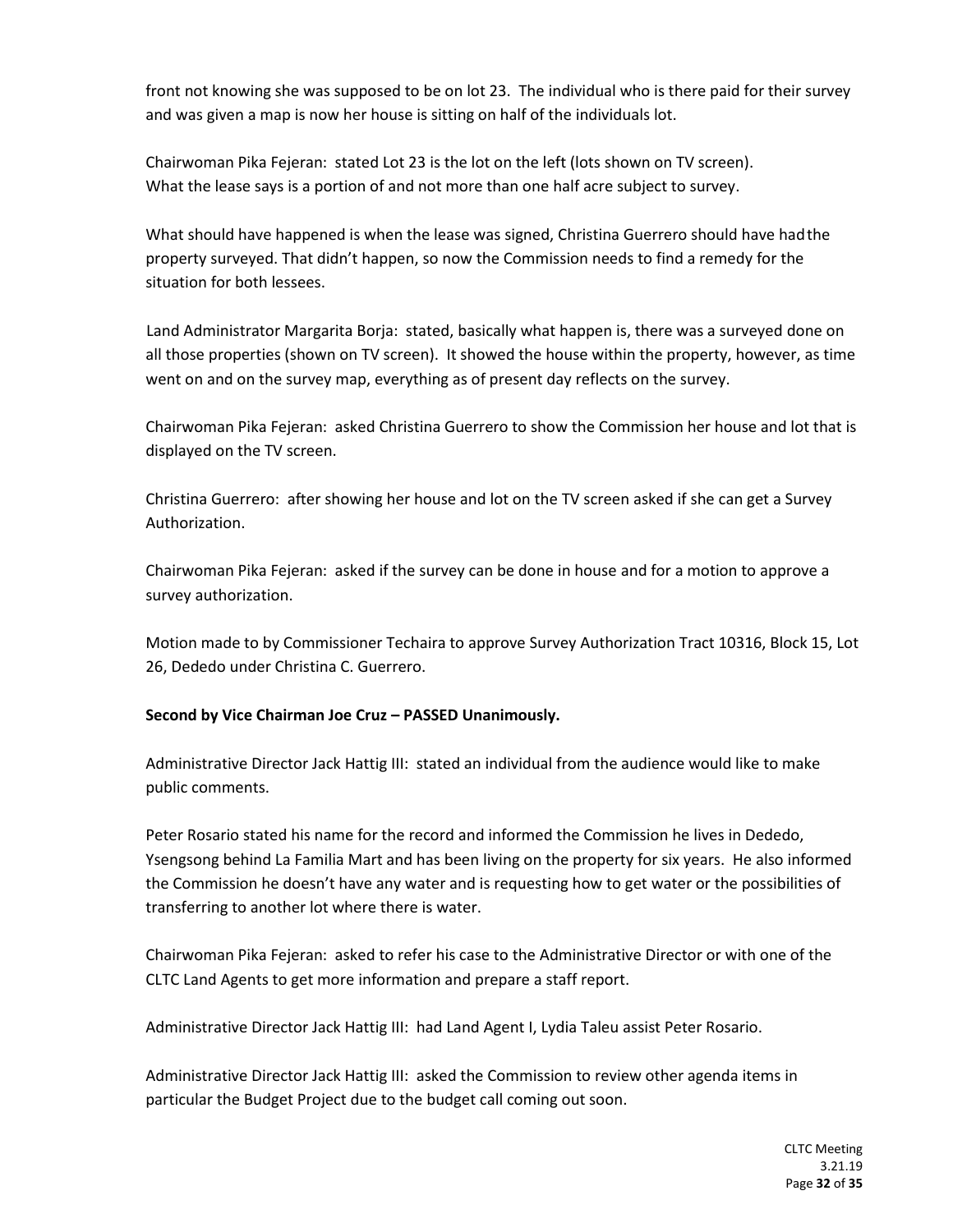Chairwoman Pika Fejeran: asked when is the budget due?

Administrative Director Jack Hattig III: The time line will be laid out and that was the reason for the Budget Projection to be placed on the agenda, however, it can be discussed on the Administrative Matters Meeting scheduled for April 4.

Chairwoman Pika Fejeran: asked for the following items to be table for the next CLTC meeting scheduled for April 4, 2019.

Also informed the rest of the Commission on April 4, 2019 will be a CLTC Working Session scheduled from 1PM to 4PM then from 4PM to 5PM the CLTC will have the Administrative Matters Meeting.

## **VII. NEW BUSINESS**

- 1. Submerged Land
- 2. Land Inventory
- a. Residential
- b. Agriculture

## **VIII. ADMINISTRATIVE MATTERS**

- 1. FY 2020 Projection
- 2. Guam Racing Federation

#### **IX. ADJOURNMENT** – 5:34PM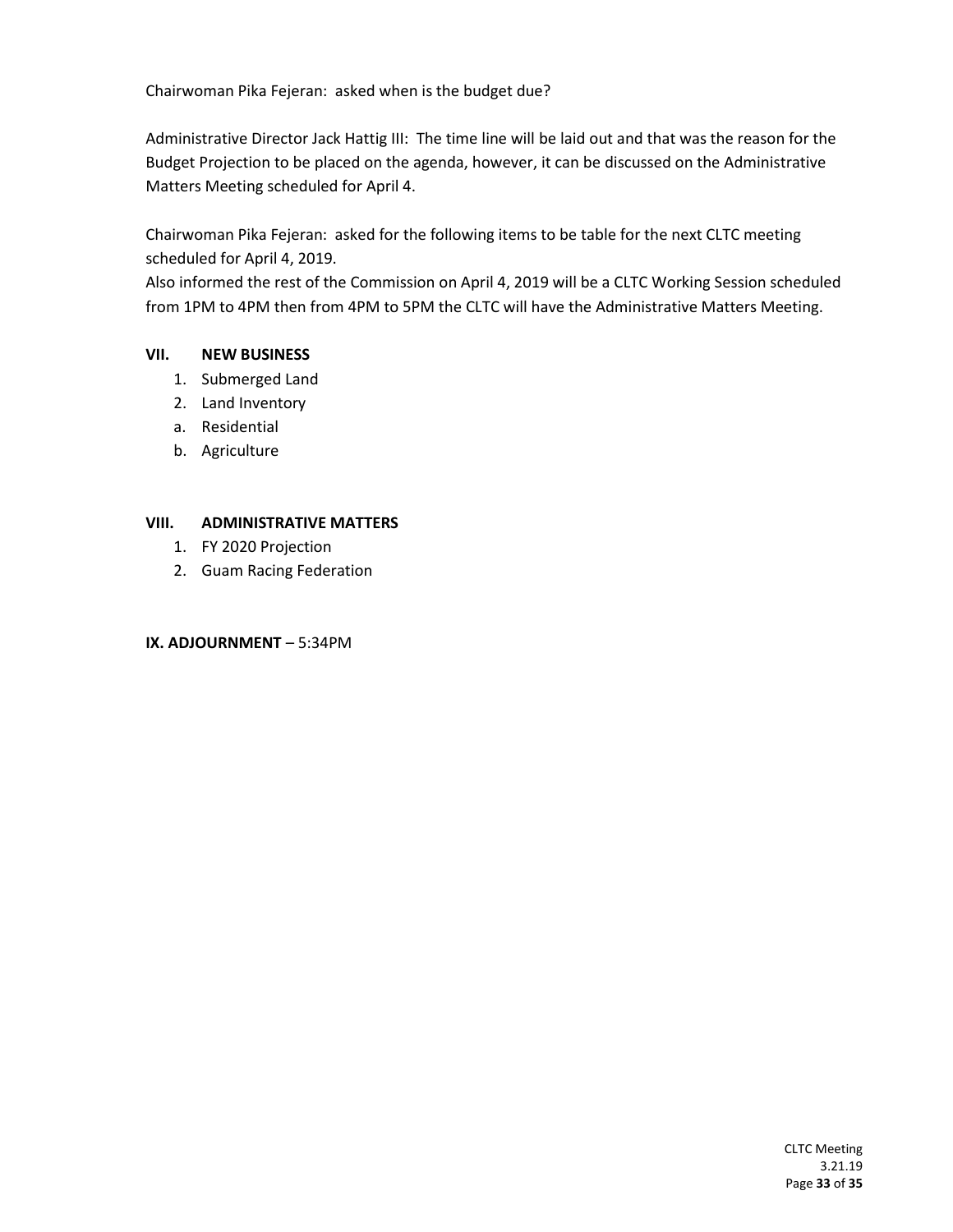CLTC Meeting 3.21.19 Page **34** of **35**